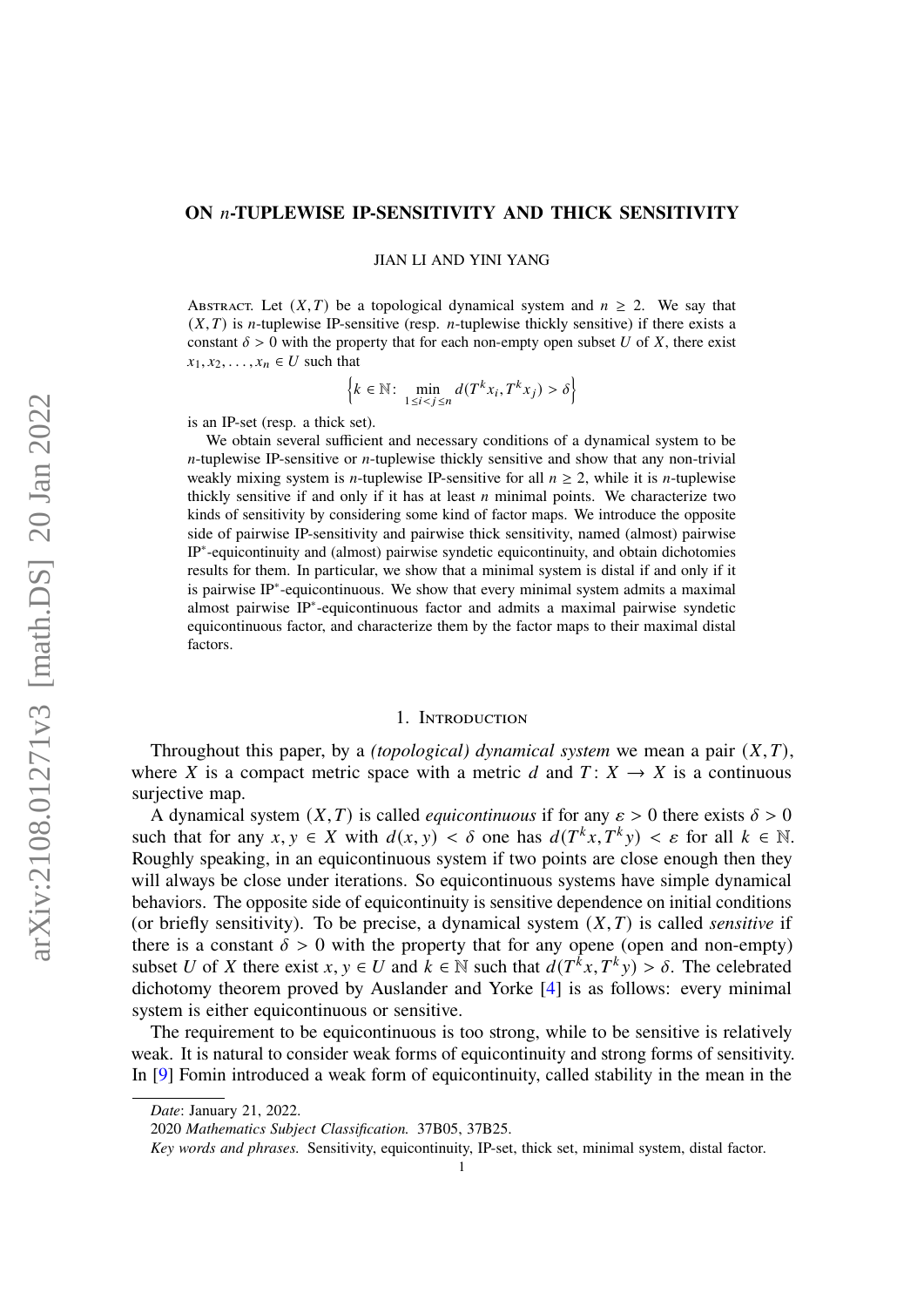sense of Lyapunov, which means if two points are close enough then they will always be close under iterations except a set with small upper density. In [\[6\]](#page-17-2) Clay introduced two variations of equicontinuity related to syndetic sets and showed that both of them share similar properties of equicontinuity in some sense. In  $[1]$  and  $[12]$  the authors studied many dynamical properties via collections of subsets of positive integers with special combinatorial properties. Recently the study of sensitivity along subsets of positive integers has attracted lots of attention, see e.g. [\[14,](#page-17-5) [17,](#page-18-0) [19,](#page-18-1) [21,](#page-18-2) [22,](#page-18-3) [25\]](#page-18-4). We refer the reader to the surveys [\[18\]](#page-18-5) and [\[20\]](#page-18-6) for related results.

In  $[24]$  Xiong introduced a multi-variable form of sensitivity, named *n*-sensitivity for  $n \geq 2$ , that is, a dynamical system  $(X, T)$  is called *n*-sensitive if there exists a constant  $\delta > 0$  such that for any opene set  $U \subset X$ , there exist  $x_1, x_2, \ldots, x_n \in U$  and  $k \in \mathbb{N}$  with

$$
\min_{1 \le i < j \le n} d(T^k x_i, T^k x_j) > \delta.
$$

In this paper, we extend some results on strongly IP-sensitive and strongly thickly sensitive in  $[25]$  to *n*-tuplewise IP-sensitive and *n*-tuplewise thickly sensitive. More specifically, we say that a system  $(X, T)$  is *n*-tuplewise IP-sensitive (resp. *n*-tuplewise thickly sensitive) if there exists a constant  $\delta > 0$  with the property that for each non-empty open subset U of X there exist  $x_1, x_2, \ldots, x_n \in U$  such that

$$
\left\{k \in \mathbb{N}: \min_{1 \le i < j \le n} d(T^k x_i, T^k x_j) > \delta\right\}
$$

is an IP-set (resp. a thick set). We obtain some sufficient and necessary conditions of a dynamical system to be *n*-tuplewise IP-sensitive or *n*-tuplewise thickly sensitive. We characterize two kinds of sensitivity by considering some kind of factor maps. (see Lemma [3.5](#page-6-0) and [4.7,](#page-13-0) Theorem [3.6,](#page-7-0) Proposition [4.8](#page-13-1) and Corollary [4.9\)](#page-14-0). We also obtain some new results on the sensitivity of weakly mixing systems. It is shown that any non-trivial weakly mixing system is *n*-tuplewise IP-sensitive for all  $n \ge 2$  (see Theorem [3.2\)](#page-5-0), while it is *n*-tuplewise thickly sensitive if and only if it has at least *n* minimal points (see Theorem [4.3\)](#page-12-0). Using the new results we find some examples to show that there exists a system which is *n*-tuplewise thickly sensitive but not  $(n + 1)$ -tuplewise thickly sensitive, and there exists a system which is *n*-tuplewise IP-sensitive for all  $n \ge 2$  but not pairwise thickly sensitive (see Remark [4.5](#page-13-2) and Remark [4.6\)](#page-13-3).

Motivated by the celebrated dichotomy theorem on equicontinuity and sensitivity, we also investigate the opposite side of pairwise IP-sensitivity and pairwise thick sensitivity, named (almost) pairwise IP<sup>∗</sup> -equicontinuity and (almost) pairwise syndetic equicontinuity, and obtain dichotomies results for them (see Theorems [3.16](#page-9-0) and [4.13,](#page-15-0) Corollary [4.14\)](#page-16-0). It should be noticed that the collections of IP-sets and IP<sup>∗</sup> -sets are not translation invariant. Unlike the standard technique, we need the structure theorem  $(25,$  Theorem C]) of pairwise IP-sensitivity to get the dichotomy result (see Theorem [3.16\)](#page-9-0). We show that every minimal system admits a maximal almost pairwise IP<sup>∗</sup> -equicontinuous factor which can be regarded as the maximal almost one-to-one extension of its maximal distal factor (see Theorem [3.19\)](#page-10-0), and admits a maximal pairwise syndetic equicontinuous factor which can be regarded as the maximal proximal extension of its maximal distal factor (see Theorem [4.17\)](#page-16-1), while how to characterize the invariant closed equivalence relations generated by the maximal factors is still open.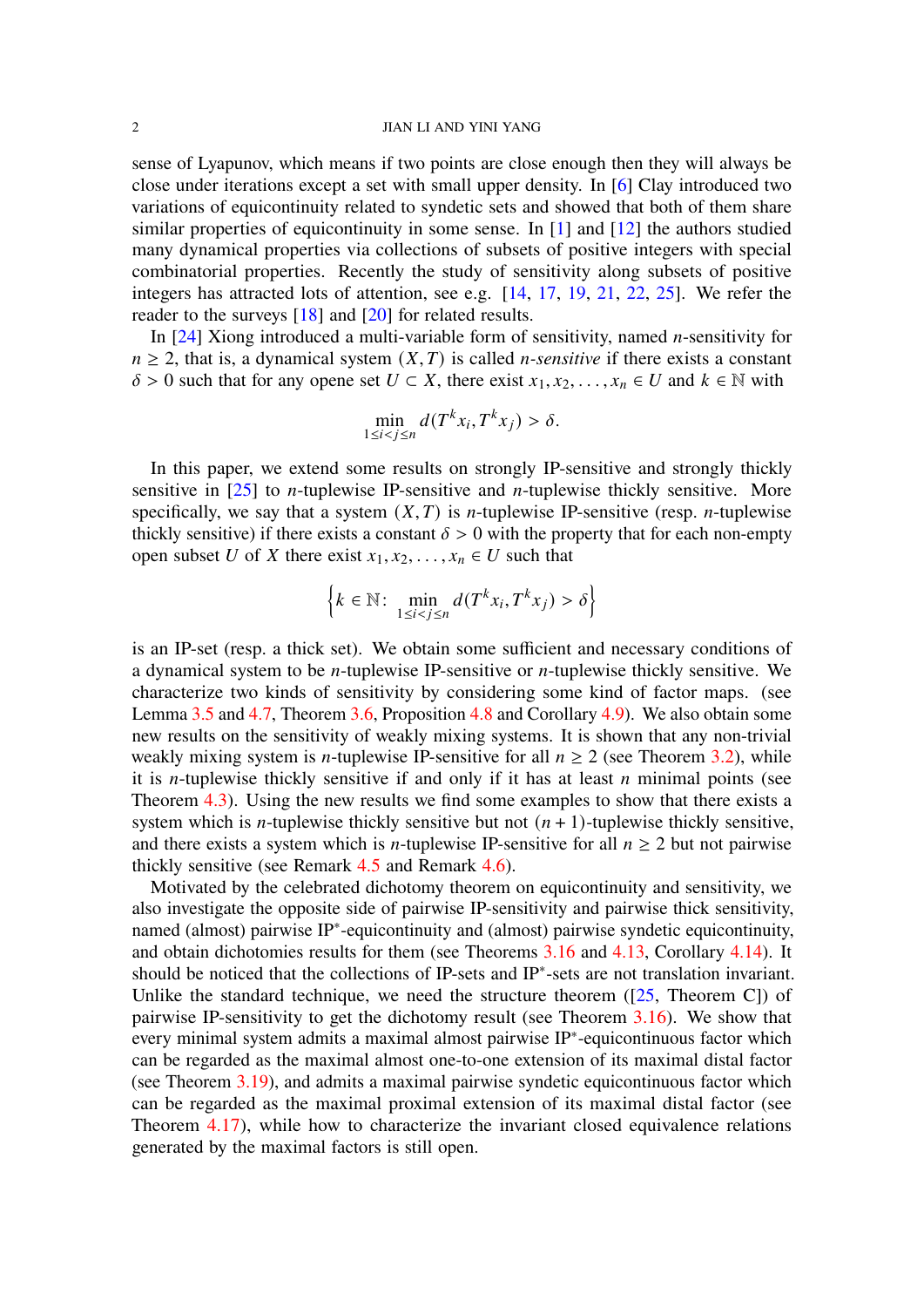It used to be an open question in 1950s that whether every minimal distal system is equicontinuous. This question was answered negatively in [\[5\]](#page-17-6) and [\[10\]](#page-17-7) in early of 1960s. As an application, we show that one can characterize the distal property via a weaker form of equicontinuity. To be precise, we show that a minimal system is distal if and only if it is pairwise IP<sup>∗</sup> -equicontinuous (see Corollary [3.14\)](#page-9-1).

The paper is organized as follows. In Section 2, we recall some definitions and related results which will be used later. In Sections 3 and 4, we study  $n$ -tuplewise IP-sensitivity and  $n$ -tuplewise thick sensitivity respectively.

#### 2. Preliminaries

In this section we will recall some basic notions and results which are needed in the following sections. We refer the reader to  $[1]$ ,  $[3]$  and  $[12]$  for more details on topological dynamics.

Let  $\mathbb N$  denote the collection of positive integers. A subset F of  $\mathbb N$  is called *thick* if for every  $L \in \mathbb{N}$  there exists  $m_L \in \mathbb{N}$  such that  $\{m_L, m_L + 1, \dots, m_L + L\} \subset F$ , and *syndetic* if there is an  $M \in \mathbb{N}$  such that  $F \cap \{m, m+1, \ldots, m+M\} \neq \emptyset$  for all  $m \in \mathbb{N}$ . It is clear that a subset  $F$  of  $N$  is thick if and only if it has a non-empty intersection with any syndetic set. A subset F of N is said to be an *IP-set* if there exists an sequence  $\{p_i\}_{i=1}^{\infty}$  such that  $FS({p_i}_{i=1}^{\infty}) \subset F$ , where

$$
FS({p_i}_{i=1}^{\infty}) = \Bigl\{\sum_{i \in \alpha} p_i : \alpha \text{ is a non-empty finite subset of } \mathbb{N}\Bigr\}.
$$

The collection of IP-sets has the Ramsey property, that is, if F is an IP-set and  $F = F_1 \cup F_2$ then either  $F_1$  or  $F_2$  is an IP-set. This result is due to Hindman, see e.g. [\[12,](#page-17-4) Proposition 8.13]. A subset  $F$  of  $N$  is said to be an  $IP^*$ -set if it has a non-empty intersection with any IP-set. The collection of IP<sup>\*</sup>-sets has the filter property, that is, if  $F_1$  and  $F_2$  are IP<sup>\*</sup>-sets then so is  $F_1 \cap F_2$ .

Let  $(X, T)$  be a dynamical system and  $n \in \mathbb{N}$ . The *n*-fold product system of  $(X, T)$  is denoted by  $(X^n, T^{(n)})$ , where  $T^{(n)}(x_1, ..., x_n) = (Tx_1, ..., Tx_n)$  for any  $(x_1, ..., x_n) \in X^n$ . For a point  $x \in X$ , the *orbit* of x is the set  $\{T^k x : k \ge 0\}$ , denoted by  $\overline{Orb(x,T)}$ , and the  $\omega$ -limit set of x, denoted by  $\omega(x, T)$ , is the collection of limit points of the sequence  ${T^k x}_{k=1}^{\infty}$ .

If a non-empty closed subset  $Y \subset X$  is T-invariant, i.e.  $TY \subset Y$ , then the restriction  $(Y, T|_Y)$  is also a dynamical system, which is referred to be a *subsystem* of  $(X, T)$ . We will write  $(Y, T)$  instead of  $(Y, T|_Y)$  for simplicity. It is clear that for any  $x \in X$ , Orb $(x, T)$ and  $\omega(x, T)$  are closed and T-invariant. If a dynamical system  $(X, T)$  has no proper subsystems, then we say that it is *minimal*.

A point  $x \in X$  is called *recurrent* if  $x \in \omega(x, T)$ , *transitive* if  $\omega(x, T) = X$  and *minimal* if  $( \overline{\text{Orb}(x,T)}, T )$  is a minimal subsystem of  $(X, T)$ . A dynamical system  $(X, T)$  is called *transitive* if it has a transitive point. Denoted by  $Trans(X, T)$  the collection of all transitive points in X. It is not hard to see that a dynamical system  $(X, T)$  is minimal if and only if Trans(X, T) = X, and in a transitive system  $(X, T)$ , Trans(X, T) is a dense  $G_{\delta}$  subset of X. A dynamical system  $(X, T)$  is called *weakly mixing* if the product system  $(X^2, T^{(2)})$  is transitive. We say that a dynamical system  $(X, T)$  is non-trivial if X is not a singleton. It is clear that if a weakly mixing system  $(X, T)$  is non-trivial then X is perfect.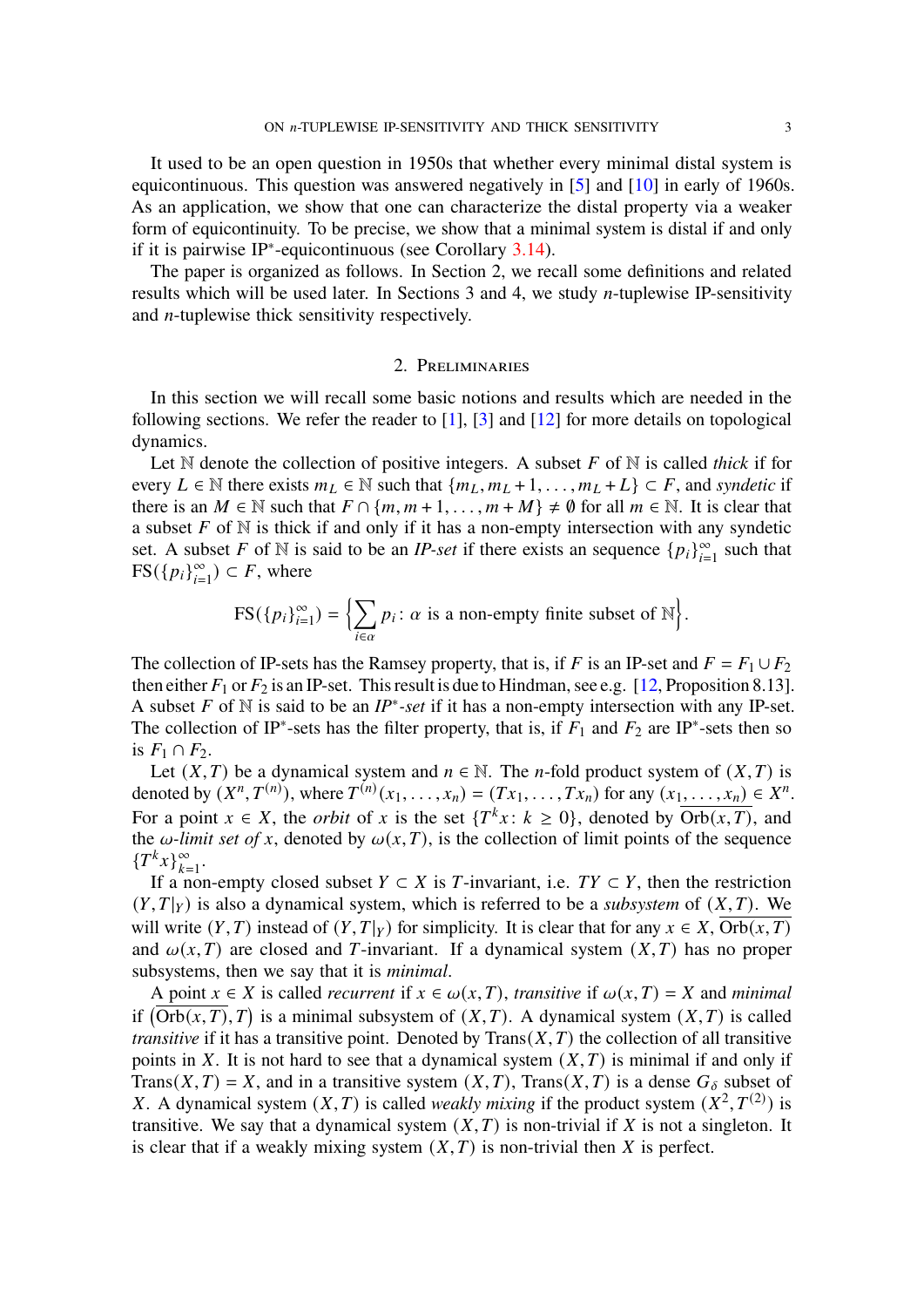Let  $x \in X$  and  $U, V \subset X$ . Define

 $N(x, U) = \{k \in \mathbb{N} : T^k x \in U\}$  and  $N(U, V) = \{k \in \mathbb{N} : U \cap T^{-k} V \neq \emptyset\}.$ 

A point  $x \in X$  is recurrent (resp. minimal) if and only if for every neighborhood U of x,  $N(x, U)$  is an IP-set (resp.  $N(x, U)$  is syndetic). A dynamical system  $(X, T)$  is weakly mixing if and only if for every two opene subsets U and V of X,  $N(U, V)$  is thick. We say that a dynamical system is *strongly mixing* if for every two opene subsets  $U$  and  $V$  of  $X$ ,  $N(U, V)$  is cofinite, that is, there exists  $N \in \mathbb{N}$  such that  $\{N, N+1, N+2, \dots\} \subset N(U, V)$ .

<span id="page-3-3"></span>**Lemma 2.1** ([\[11,](#page-17-9) Proposition II.3]). *If*  $(X, T)$  *is a weakly mixing system, then for any*  $n \geq 2$ , the *n*-fold product system  $(X^n, \overset{\cdot}{T}^{(n)})$  is transitive.

A pair  $(x, y) \in X^2$  is called *proximal* if

 $\liminf_{k \to \infty} d(T^k x, T^k y) = 0.$ 

Let  $P(X, T)$  denote the collection of all proximal pairs in  $(X, T)$ . Then  $P(X, T)$  is a reflexive symmetric  $T$ -invariant relation on  $X$ , but is neither transitive nor closed in general.

<span id="page-3-0"></span>**Lemma 2.2** ([\[2,](#page-17-10) Lemma 2]). *Let*  $(X, T)$  *be a dynamical system and*  $x \in X$ . *Then for any minimal subset* M of  $\overline{Orb(x,T)}$ , there exists a point  $y \in M$  such that  $(x, y)$  is proximal.

Let  $(X, T)$  be a dynamical system and  $x, y \in X$ . We say that x is *strongly proximal* to y if  $(y, y) \in \omega((x, y), T \times T)$ , where  $\omega((x, y), T \times T)$  is the  $\omega$ -limit set of  $(x, y)$ . Note that if  $(x, y)$  is proximal and y is a minimal point then x is strongly proximal to y.

<span id="page-3-1"></span>**Lemma 2.3** ([\[16,](#page-18-8) Lemma 4.8]). *Let*  $(X, T)$  *be a dynamical system and*  $x, y \in X$ . *Then*  $x$ *is strongly proximal to y if and only if for every neighborhood U of y,*  $N(x, U) \cap N(y, U)$ *is an IP-set.*

<span id="page-3-2"></span>**Proposition 2.4** ([\[16,](#page-18-8) Proposition 5.9]). *Let*  $(X, T)$  *be a dynamical system,*  $x \in X$  *and*  $Y \subset X$  be a closed subset of X. If  $N(x, Y)$  is an IP-set, then there exists a point  $y \in Y$ *such that is strongly proximal to .*

Following [\[1\]](#page-17-3), we say that a dynamical system  $(X, T)$  is *IP<sup>\*</sup>*-central if for any opene subset U of X,  $N(U, U)$  is an IP<sup>\*</sup>-set. If a dynamical system  $(X, T)$  admits an invariant measure with full support, then by the well-known Pioncaré recurrent theorem it is easy to see that  $(X, T)$  is IP<sup>\*</sup>-central, in particular a minimal system is IP<sup>\*</sup>-central.

<span id="page-3-4"></span>**Lemma 2.5.** If a dynamical system  $(X, T)$  is IP<sup>\*</sup>-central, then for any IP-set F and opene subset U of X, there exist an IP-subset F' of F and a point  $z \in U$  such that  $F' \subset N(z, U)$ .

*Proof.* Fix an IP-set F and an opene subset U of X. Pick a sequence  ${p_i}_{i=1}^{\infty}$  in N with  $p_{i+1} > \sum_{j=1}^{i} p_j$  such that  $FS\{p_i\}_{i=1}^{\infty} \subset F$ . Take an opene subset  $V_0$  of X such that  $\overline{V_0} \subset U$ . Since  $(X, T)$  is IP<sup>\*</sup>-central, there is a finite subset  $\alpha_1$  of N such that  $V_0 \cap T^{-p_{\alpha_1}}V_0 \neq \emptyset$ where  $p_{\alpha_1} = \sum_{j \in \alpha_1} p_j$ . Take an opene  $V_1$  of X such that  $\overline{V_1} \subset V_0 \cap T^{-p_{\alpha_1}}V_0$ , there is a finite subset  $\alpha_2$  of N with min  $\alpha_2 > \max \alpha_1$  and  $V_1 \cap T^{-p_{\alpha_2}}V_1 \neq \emptyset$ . By induction we get a sequence  $\{\alpha_i\}$  of finite subsets of N and a sequence of opene sets  $\{V_i\}$  which satisfy that for any  $i \in \mathbb{N}$ , min  $\alpha_{i+1} > \max \alpha_i$  and  $\overline{V_{i+1}} \subset V_i \cap T^{-\overline{p}_{\alpha_{i+1}}}V_i$ . By the compactness of X, take a point  $z \in \bigcap_{i=1}^{\infty} \overline{V_i}$  and let  $q_i = p_{\alpha_i}$  for  $i \in \mathbb{N}$ . It is easy to verify that  $FS{q_i}_{i=1}^{\infty}$  $\subset N(z, U).$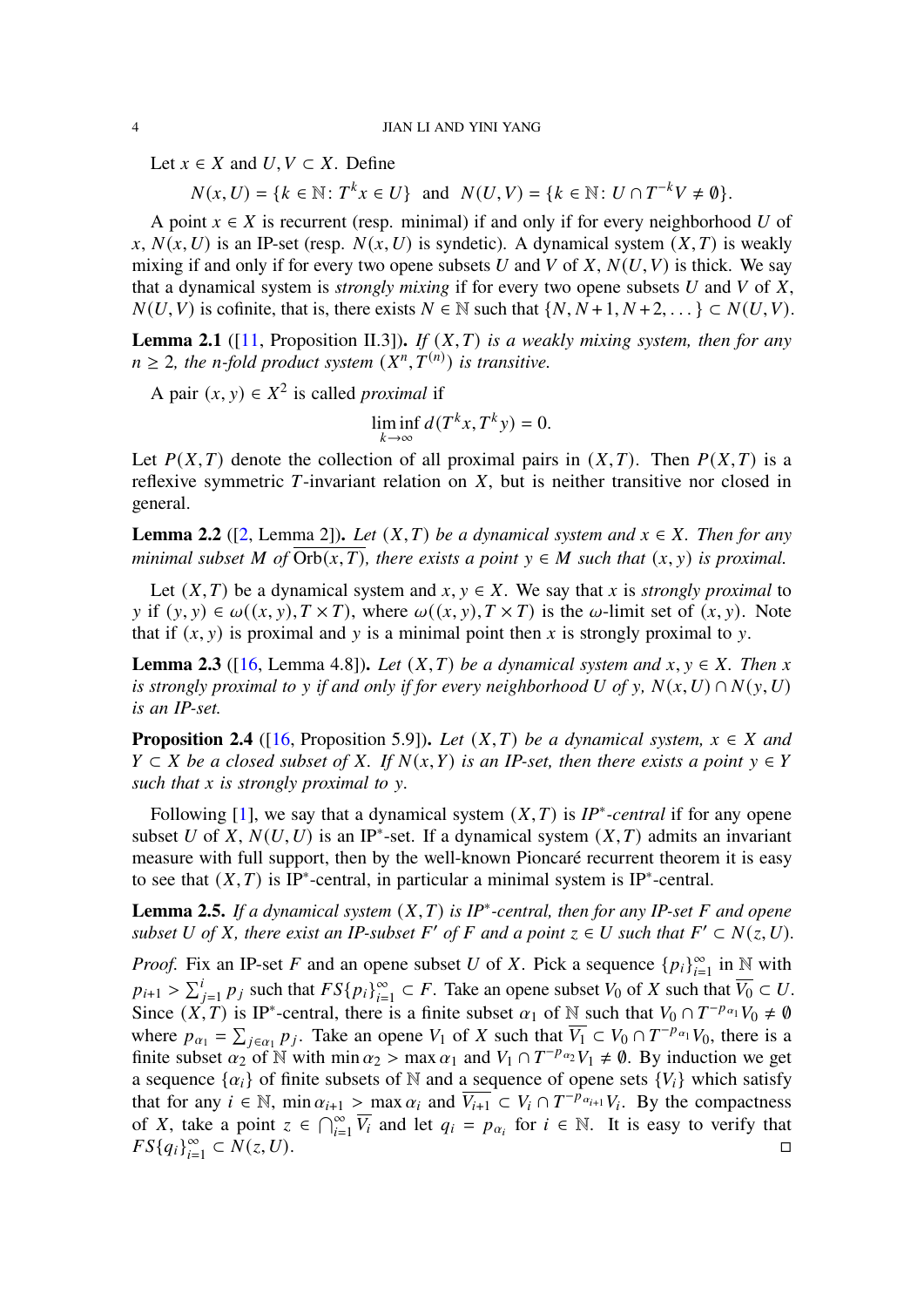A pair  $(x, y) \in X^2$  is called *distal* if it is not proximal. A point  $x \in X$  is called *distal* if for any  $y \in \overline{Orb(x,T)} \setminus \{x\}, (x, y)$  is distal. By Lemma [2.2,](#page-3-0) every distal point is minimal. Furthermore, by  $[12,$  Theorem 9.11] a point x is distal if and only if for every neighborhood U of x,  $N(x, U)$  is an IP<sup>\*</sup>-set. A dynamical system  $(X, T)$  is called *distal* if any pair of distinct points in  $(X, T)$  is distal. It is clear that a dynamical system is distal if and only if every point is distal. A minimal system  $(X, T)$  is called *point-distal* if there exists some distal point in  $X$ .

Let  $(X, T)$  and  $(Y, S)$  be two dynamical systems. If there is a continuous surjection  $\pi: X \to Y$  such that  $\pi \circ T = S \circ \pi$ , then we say that  $\pi$  is a *factor map*, the system  $(Y, S)$  is a *factor* of  $(X, T)$  or  $(X, T)$  is an *extension* of  $(Y, S)$ . For a factor map  $\pi : (X, T) \to (Y, S)$ , let

$$
R_{\pi} = \{ (x, y) \in X^2 : \pi(x) = \pi(y) \}.
$$

Then  $R_{\pi}$  is a  $T \times T$ -invariant closed equivalence relation on X and  $Y = X/R_{\pi}$ . In fact, there exists a one-to-one correspondence between the collection of factors of  $(X, T)$  and the collection of  $T \times T$ -invariant closed equivalence relations on X.

Every topological dynamical system  $(X, T)$  admits a maximal distal factor  $(X_d, T_d)$ , that is, every distal factor of  $(X, T)$  is also a factor of  $(X_d, T_d)$ . The maximal distal factor  $(X_d, T_d)$  corresponds the smallest  $T \times T$ -invariant closed equivalence relation on X containing the proximal relation  $P(X, T)$  (see [\[8,](#page-17-11) Theorem 2]).

**Lemma 2.6** ([\[2,](#page-17-10) Corollary 1] or [\[7,](#page-17-12) Theorem 3]). Let  $(X, T)$  be a dynamical system. If  $P(X, T)$  is closed, then it is an equivalence relation on X.

A factor map  $\pi$ :  $(X, T) \rightarrow (Y, S)$  is called *proximal* if  $R_{\pi} \subset P(X, T)$  and *almost one-to-one* if  $\{x \in X : \pi^{-1}(\pi(x)) \text{ is a singleton}\}$  is residual in X. For a factor map  $\pi: (X, T) \to (Y, S)$  between minimal systems,  $\pi$  is almost one-to-one if and only if there exists a point  $y \in Y$  such that  $\pi^{-1}(y)$  is a singleton (see e.g. [\[19,](#page-18-1) Corollary 3.6]). Let X and *Y* be compact metric spaces. A map  $\pi$ :  $X \rightarrow Y$  is called *semi-open* if for every opene subset U of X,  $\pi(U)$  has a non-empty interior. It is easy to see that a map  $\pi: X \to Y$  is semi-open if and only if for every dense subset A of Y,  $\pi^{-1}(A)$  is dense in X. Note that any factor map  $\pi: (X, T) \to (Y, S)$  between minimal systems is semi-open (see e.g. [\[3,](#page-17-8) Theorem 1.15]).

#### 3. N-TUPLEWISE IP-SENSITIVITY

Let  $(X, T)$  be a dynamical system and  $n \ge 2$ . We say that  $(X, T)$  is *n*-tuplewise *IP-sensitive* if there exists a constant  $\delta > 0$  with the property that for any opene subset U of X there exist  $x_1, \ldots, x_n \in U$  such that

$$
\left\{k \in \mathbb{N}: \min_{1 \le i < j \le n} d(T^k x_i, T^k x_j) > \delta\right\}
$$

is an IP-set. The constant  $\delta$  is called an *n*-tuplewise IP-sensitive constant for  $(X, T)$ . For simplicity, 2-tuplewise IP-sensitivity will be called *pairwise IP-sensitivity*.

We first study some basic properties of  $n$ -tuplewise IP-sensitivity.

3.1. **Properties of** *n***-tuplewise IP-sensitivity.** We show a sufficient and necessary condition related to strong proximality for  $n$ -tuplewise IP-sensitivity.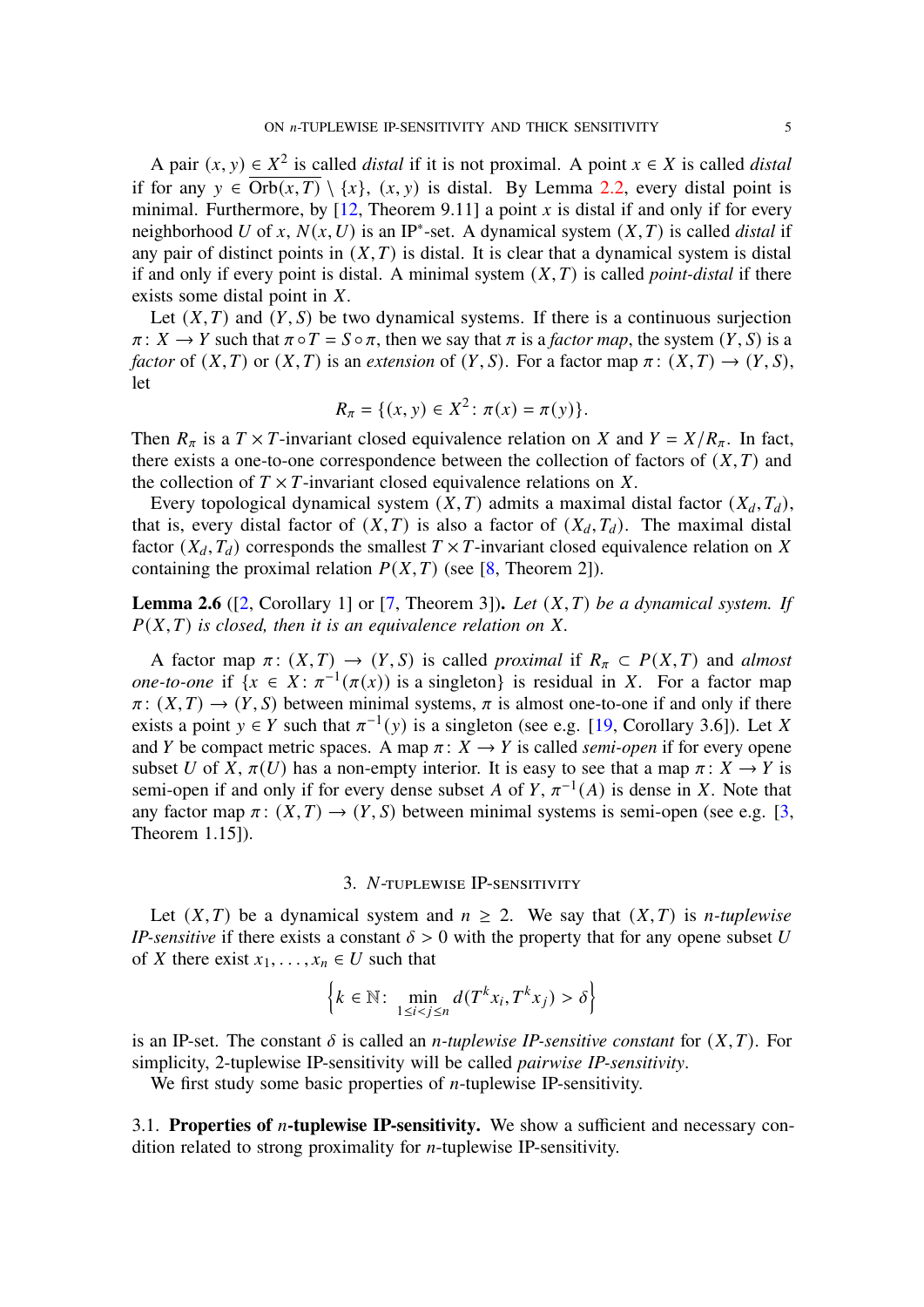<span id="page-5-1"></span>**Proposition 3.1.** *Let*  $(X, T)$  *be a dynamical system and*  $n \ge 2$ *. Then*  $(X, T)$  *is n-tuplewise IP-sensitive if and only if there exists a constant*  $\delta > 0$  *with the property that for any opene subset* U of X, there exist  $x_1, \ldots, x_n \in U$  and  $y_1, \ldots, y_n \in X$  such that  $\min_{1 \le i < j \le n} d(y_i, y_j) \ge \delta$  and  $(x_1, \ldots, x_n)$  is strongly proximal to  $(y_1, \ldots, y_n)$  in the  $n$ -fold product system  $(X^n, T^{(n)})$ .

*Proof.* ( $\Leftarrow$ ) Let  $\delta$  be the constant with the desired property. Fix an opene subset U of X. Then  $x_1, \ldots, x_n \in U$  and  $y_1, \ldots, y_n \in X$  such that  $\min_{1 \le i < j \le n} d(y_i, y_j) \ge \delta$  and  $(x_1, \ldots, x_n)$  is strongly proximal to  $(y_1, \ldots, y_n)$ . Pick a neighborhood V of  $(y_1, \ldots, y_n)$ in  $X^n$  such that for any  $(z_1, \ldots, z_n) \in V$ , one has  $\min_{1 \le i < j \le n} d(z_i, z_j) > \frac{\delta}{2}$  $\frac{0}{2}$ . According to Lemma [2.3,](#page-3-1)  $N((x_1, \ldots, x_n), V)$  is an IP-set. Then  $\frac{\delta}{2}$  is an *n*-tuplewise IP-sensitive constant for  $(X, T)$ .

 $(\Rightarrow)$  Let  $\delta$  be an *n*-tuplewise IP-sensitive constant for  $(X, T)$ . Fix an opene set U of X, there exist  $x_1, \ldots, x_n \in U$  such that

$$
F := \left\{ k \in \mathbb{N} \colon \min_{1 \le i < j \le n} d(T^k x_i, T^k x_j) > \delta \right\}
$$

is an IP-set. According to Proposition [2.4,](#page-3-2) there exists a point

$$
(y_1,\ldots,y_n)\in\overline{\{T^{(n)}(x_1,\ldots,x_n)\colon n\in F\}}
$$

such that  $(x_1, \ldots, x_n)$  is strongly proximal to  $(y_1, \ldots, y_n)$ . By the construction of F, one has  $\min_{1 \le i < j \le n} d(y_i, y_j) \ge \delta$ . Then the constant  $\delta$  has the desired property.

The following result reveals that a non-trivial weakly mixing system is  $n$ -tuplewise IP-sensitive for all  $n \geq 2$  by using Proposition [3.1.](#page-5-1)

<span id="page-5-0"></span>**Theorem 3.2.** *If*  $(X, T)$  *is a non-trivial weakly mixing system, then*  $(X, T)$  *is n-tuplewise IP-sensitive for all*  $n \geq 2$ *.* 

*Proof.* As the weak mixing system  $(X, T)$  is non-trivial, the compact metric space X is perfect. Fix  $n \ge 2$  and pick a point  $(z_1, \ldots, z_n) \in X^n$  with pairwise distinct coordinates. Let  $\delta = \frac{1}{2} \min_{1 \le i < j \le n} d(z_i, z_j)$ . Then  $\delta > 0$ . Pick a neighborhood V of  $(z_1, \ldots, z_n)$  in  $X^n$  such that for any  $(z_1)$  $\zeta'_1, \ldots, \zeta'_n) \in V$ , one has  $\min_{1 \le i < j \le n} d(z'_i, z'_j) > \delta$ . Since  $(X, T)$ is weakly mixing, by Lemma [2.1](#page-3-3)  $(X^n, T^{(n)})$  is also weakly mixing. For any opene set  $U \subset X$ , there exist  $x_1, \ldots, x_n \in U$  and  $(y_1, \ldots, y_n) \in V$  such that  $(x_1, \ldots, x_n, y_1, \ldots, y_n)$ is a transitive point of  $(X^{2n}, T^{(2n)})$ . Then  $\min_{1 \le i \ne j \le n} d(y_i, y_j) > \delta$  and

$$
(y_1, \ldots, y_n, y_1, \ldots, y_n) \in \omega((x_1, \ldots, x_n, y_1, \ldots, y_n), T^{(2n)}),
$$

which shows that  $(x_1, \ldots, x_n)$  is strongly proximal to  $(y_1, \ldots, y_n)$ . By Proposition [3.1,](#page-5-1)  $(X, T)$  is *n*-tuplewise IP-sensitive.

For IP $*$ -central systems, the sufficient and necessary condition for *n*-tuplewise IPsensitivity can be characterized as follows.

<span id="page-5-2"></span>**Proposition 3.3.** Let  $(X, T)$  be an IP<sup>\*</sup>-central system and  $n \ge 2$ . Then  $(X, T)$  is n*tuplewise IP-sensitive if and only if there exists a constant*  $\delta > 0$  *with the property that for any opene subset*  $U$  *of*  $X$ *, there exist*  $x_1, \ldots, x_{n-1} \in U$  *and*  $y_1, \ldots, y_{n-1} \in X$  $with \min_{1 \le i < j \le n-1} d(y_i, y_j) > \delta \text{ and } min_{1 \le i \le n-1} d(x_i, y_i) > \delta \text{ such that } (x_1, ..., x_{n-1}) \text{ is }$ *strongly proximal to*  $(y_1, \ldots, y_{n-1})$  *in the*  $(n-1)$ -fold product system  $(X^{n-1}, T^{(n-1)})$ .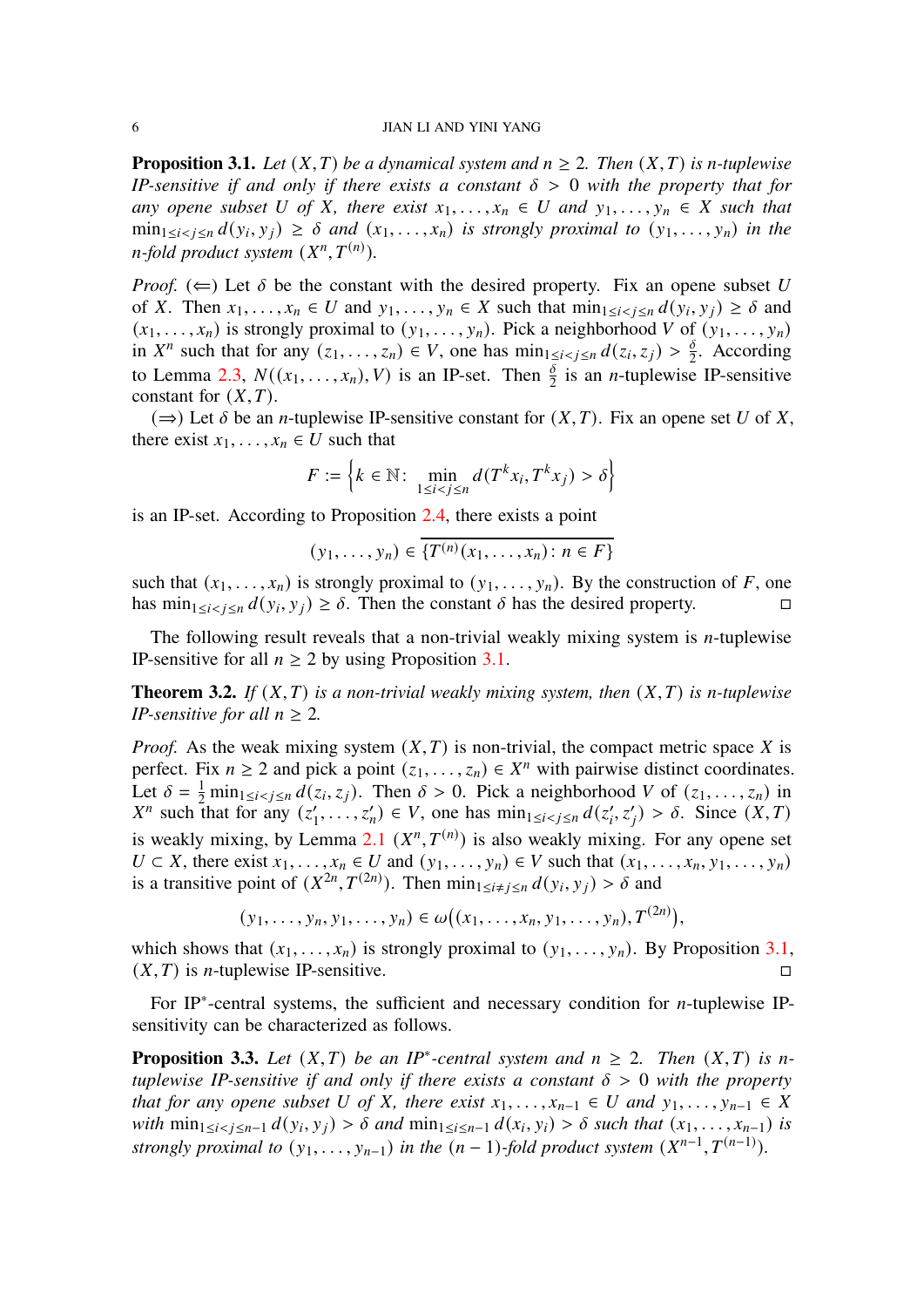*Proof.* ( $\Leftarrow$ ) Let  $\delta > 0$  be a constant with the desired property. Fix an opene subset U of X. Without loss of generality we assume that diam(U)  $<\frac{\delta}{3}$  $\frac{\delta}{3}$ . There exists  $x_1, \ldots, x_{n-1} \in U$ and  $y_1, \ldots, y_{n-1} \in X$ , with  $\min_{1 \le i \le j \le n-1} d(y_i, y_j) > \delta$  and  $\min_{1 \le i \le n-1} d(x_i, y_i) > \delta$  such that  $(x_1, ..., x_{n-1})$  is strongly proximal to  $(y_1, ..., y_{n-1})$ . Let  $V = \{(z_1, ..., z_{n-1}) \in$  $X^{n-1}$ :  $d(y_i, z_i) < \frac{\delta}{3}$  $\frac{\delta}{3}$ ,  $i = 1, ..., n - 1$ . By Lemma [2.3,](#page-3-1)  $F := N((x_1, ..., x_{n-1}), V)$  is an IP-set. By Lemma [2.5,](#page-3-4) there exists a point  $x_n \in U$  and an IP-subset F' of F such that  $F' \subset N(x_n, U)$ . For every  $k \in F'$ ,  $d(T^{k}x_i, y_i) < \frac{\delta}{3}$  $\frac{\delta}{3}$  for  $i = 1, ..., n-1$  and  $T^k x_n \in U$ . Note that max<sub>1≤i≤n-1</sub>  $d(T^k x_n, x_i) < \frac{\delta}{3}$  $\frac{\delta}{3}$ , min<sub>1≤i<j≤n-1</sub>  $d(y_i, y_j) > \delta$  and min<sub>1≤i≤n-1</sub>  $d(x_i, y_i) > \delta$ , one has  $\min_{1 \le i < j \le n} d(T^k x_i, T^k x_j) > \frac{\delta}{3}$  $\frac{0}{3}$ . This implies that

$$
F' \subset \Big\{k \in \mathbb{N} \colon \min_{1 \le i < j \le n} d(T^k x_i, T^k x_j) > \frac{\delta}{3} \Big\}.
$$

Then  $\frac{\delta}{3}$  is an *n*-tuplewise IP-sensitive constant for  $(X, T)$ .

 $(\Rightarrow)$  Let  $\delta$  be an *n*-tuplewise IP-sensitive constant. Fix an opene subset U of X. Take  $z \in U$  and let  $V = U \cap B(z, \frac{\delta}{4})$ . By Proposition [3.1,](#page-5-1) there exist  $x_1, \ldots, x_n \in V$  and  $y_1, \ldots, y_n \in X$  such that  $\min_{1 \le i < j \le n} d(y_i, y_j) \ge \delta$  and  $(x_1, \ldots, x_n)$  is strongly proximal to  $(y_1, \ldots, y_n)$ . Without loss of generality we assume that  $y_1, \ldots, y_{n-1} \notin B(z, \frac{\delta}{2})$  since there exists at most one of them in  $B(z, \frac{\delta}{2})$ . Thus we have  $\min_{1 \le i < j \le n-1} d(x_i, y_i) > \frac{\delta}{4}$  $rac{0}{4}$  and it is easy to see that  $\frac{\delta}{4}$  is the constant as required.

The case  $n = 2$  of Proposition [3.3](#page-5-2) can be regarded as an improvement of [\[25,](#page-18-4) Proposition 4.15], which states as follows.

**Corollary 3.4.** *If a dynamical system*  $(X, T)$  *is IP<sup>\*</sup>-central, then*  $(X, T)$  *is pairwise IP-sensitive if and only if there is*  $\delta > 0$  *with the property that for any opene subset* U of *X*, there exist  $x \in U$  and  $y \in X$ , with  $d(x, y) > \delta$  such that x is strongly proximal to y.

3.2. N**-tuplewise IP-sensitivity among factor maps.** We first show that *n*-tuplewise IP-sensitivity can be lifted by semi-open factor maps.

<span id="page-6-0"></span>**Lemma 3.5.** *Let*  $\pi$ :  $(X, T) \rightarrow (Y, S)$  *be a factor map and*  $n \ge 2$ *. If*  $(Y, S)$  *is n-tuplewise IP-sensitive and*  $\pi$  *is semi-open, then*  $(X, T)$  *is also n-tuplewise IP-sensitive.* 

*Proof.* Choose an *n*-tuplewise IP-sensitive constant  $\delta$  for  $(Y, S)$ . Since  $\pi$  is uniformly continuous, there is  $\eta > 0$  such that for any  $u, v \in X$ ,  $d(u, v) \leq \eta$  implies that  $d(\pi(u), \pi(v)) \leq \delta.$ 

Fix an opene subset U of X. As  $\pi$  is semi-open,  $int(\pi(U))$  is not empty. There exist  $y_1, \ldots, y_n \in int(\pi(U))$  such that

$$
F := \left\{ k \in \mathbb{N} : \min_{1 \le i < j \le n} d(S^k y_i, S^k y_j) > \delta \right\}
$$

is an IP-set. Pick  $x_i \in U$  such that  $\pi(x_i) = y_i$  for  $i = 1, \ldots, n$ . By the choice of  $\eta$ , we have

$$
F \subset \left\{ k \in \mathbb{N} \colon \min_{1 \le i < j \le n} d(T^k x_i, T^k x_j) > \eta \right\}.
$$

This implies that  $(X, T)$  is *n*-tuplewise IP-sensitive.

We have the following sufficient condition for  $n$ -tuplewise IP-sensitivity on minimal systems, which generalizes the result of  $[25,$  Proposition 4.7].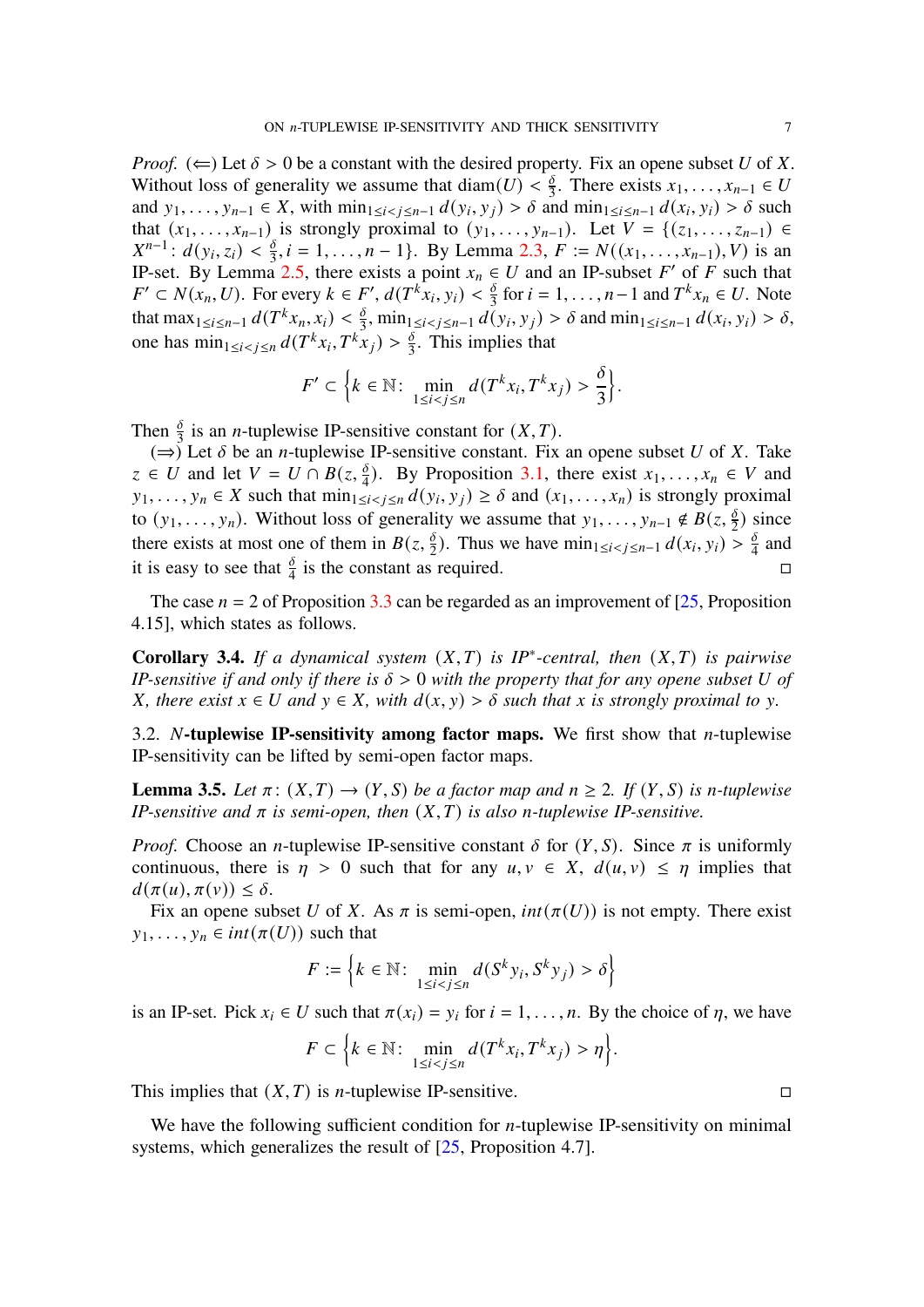<span id="page-7-0"></span>**Theorem 3.6.** *Let*  $\pi$  :  $(X, T) \rightarrow (Y, S)$  *be a factor map between two minimal systems. If*  $\pi$  *is proximal but not almost one-to-one then*  $(X, T)$  *is n-tuplewise IP-sensitive for any*  $n \geq 2$ .

*Proof.* First we claim that  $\pi^{-1}(y)$  is infinite for any  $y \in Y$ . Assume on the contrary there exists a point  $y_0 \in Y$  such that  $\pi^{-1}(y_0)$  is finite. Since  $\pi$  is proximal, by [\[19,](#page-18-1) Proposition 3.8, Corollary 3.9], there exists a point  $y_1 \in Y$  such that  $\pi^{-1}(y_1)$  is a singleton, which contradicts to  $\pi : X \to Y$  is not almost one-to-one.

Fix  $n \geq 2$  and define

$$
\phi_n: Y \to \mathbb{R}
$$
  
 
$$
y \mapsto \sup \left\{ \min_{1 \le i < j \le n} d(x_i, x_j) : x_1, x_2, \dots, x_n \in \pi^{-1}(y) \right\}
$$

.

Then  $\phi_n(y) > 0$  for any  $y \in Y$ . By [\[19,](#page-18-1) Proposition 3.4],  $\inf_{y \in Y} \phi_n(y) > 0$ . Let  $\delta = \frac{1}{4}$  $\frac{1}{4}$  inf<sub>y∈Y</sub>  $\phi_n(y)$ . For any opene set  $U \subset X$ , int( $\pi(U)$ )  $\neq \emptyset$ . Since  $\pi : (X,T) \to (Y,S)$ is proximal, the factor map  $\pi : (X^n, T^{(n)}) \to (Y^n, S^{(n)})$  is also proximal (see e.g. [\[14,](#page-17-5) Lemma 4.3]). Choose a point  $y_0 \in int(\pi(U))$ . Since  $\phi_n(y_0) > 3\delta > 0$ , we can find  $u_1, \ldots, u_n \in \pi^{-1}(y_0)$  such that  $\min_{1 \le i < j \le n} d(u_i, u_j) > 3\delta$ . Let  $W_i = B(u_i, \delta) \cap$  $\pi^{-1}$ int $(\pi(U))$ ,  $i = 1, ..., n$ . Then  $W_1, ..., W_n$  are opene subsets of X with

$$
\min_{1 \le i < j \le n} d(W_i, W_j) > \delta.
$$

Since  $(X, T)$  is minimal,  $(X^n, T^{(n)})$  has a dense set of minimal points. Choose a minimal point  $(y_1, \ldots, y_n) \in W_1 \times \cdots \times W_n$  and points  $x_i \in U$  with  $\pi(x_i) = \pi(y_i)$  for  $i = 1, \ldots, n$ . Since  $(x_1, \ldots, x_n)$  and  $(y_1, \ldots, y_n)$  are proximal with  $(y_1, \ldots, y_n)$  minimal point,  $(x_1, \ldots, x_n)$  is strongly proximal to  $(y_1, \ldots, y_n)$ . Therefore by Proposition [3.1](#page-5-1)  $(X, T)$  is *n*-tuplewise IP-sensitive.

It is shown in [\[25,](#page-18-4) Theorem C] that a minimal system  $(X, T)$  is pairwise IP-sensitive if and only if  $\pi$  is not almost one-to-one, where  $\pi$ :  $(X, T) \rightarrow (X_d, T_d)$  be the factor map to its maximal distal factor. It is easy to see that for a factor map  $\pi: (X,T) \to (Y,S)$ between minimal systems, it is not almost one-to-one if and only if  $\#(\pi^{-1}(y)) \ge 2$  for any  $y \in Y$ . The following proposition generalizes the necessary condition of the above result to  $n$ -tuplewise IP-sensitivity, which is a necessary condition for  $n$ -tuplewise IP-sensitive system on the fiber of factor map to its maximal distal factor.

<span id="page-7-1"></span>**Proposition 3.7.** *Let*  $\pi$ :  $(X, T) \rightarrow (X_d, T_d)$  *be the factor map to its maximal distal factor and*  $n \ge 2$ . If  $(X, T)$  *is n*-tuplewise IP-sensitive then  $\#(\pi^{-1}(z)) \ge n$  for any  $z \in X_d$ , where #( · ) *denotes the cardinality of a set.*

*Proof.* Pick an *n*-tuplewise IP-sensitive constant  $\delta$  for  $(X, T)$ . Fix a point  $z \in X_d$  and choose a point  $x \in \pi^{-1}(z)$ . According to Proposition [3.1,](#page-5-1) for any  $m \in \mathbb{N}$  there exist  $x_1^{(m)}$  $\binom{m}{1}, \ldots, \binom{n}{n} \in B(x, \frac{1}{m})$  and  $y_1^{(m)}$  $\sum_{i=1}^{m} y_i^{(m)} \in X$  such that  $\min_{1 \le i < j \le n} d(y_i^{(m)})$  $\binom{m}{i}, y_i^{(m)}$  $\binom{m}{i}$   $\geq \delta$ and  $(x_1^{(m)}$  $\binom{m}{1}, \ldots, x_n^{(m)}$  is strongly proximal to  $\left(y_1^{(m)}\right)$  $\binom{m}{1}, \ldots, \binom{m}{n}$ . Since X is compact, without loss of generality assume that  $y_i^{(m)} \to y_i$ , as  $m \to \infty$ ,  $i = 1, 2, ..., n$ . Thus  $\min_{1 \le i < j \le n} d(y_i, y_j) \ge \delta$ . For any  $i = 1, 2, ..., n$ ,  $(x_i^{(m)})$  $\binom{m}{i}, \, \binom{m}{i}$  $\binom{(m)}{i}$   $\in$   $P(X,T)$   $\subset$   $R_{\pi}$ . Then  $(x, y_i) \in R_\pi$  since  $R_\pi$  is closed. This implies that  $x, y_1, \ldots, y_n \in \pi^{-1}(z)$ . Since  $y_1, \ldots, y_n$ are pairwise distinct,  $\#(\pi^{-1}(z)) \geq n$ . □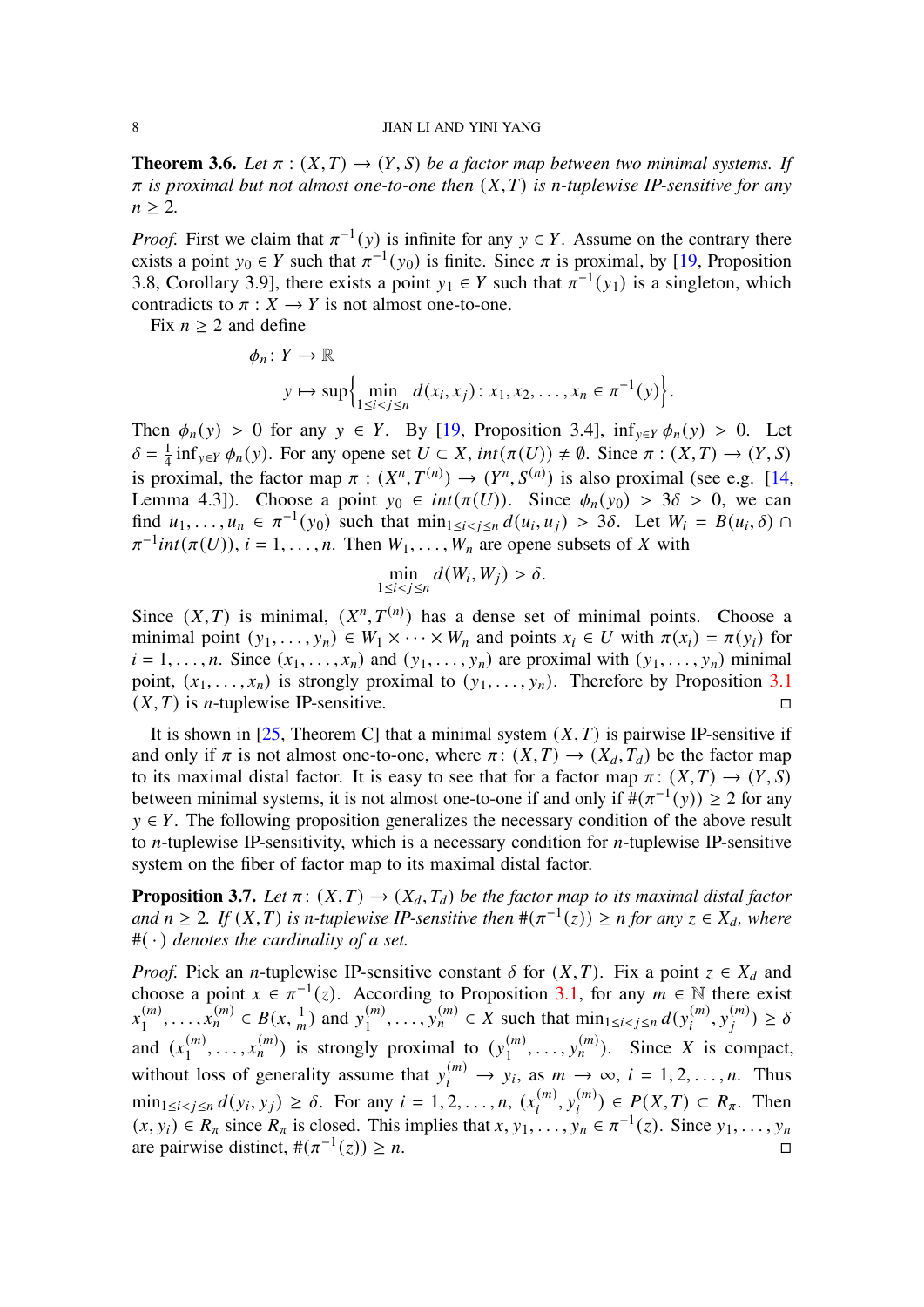It is interesting to know whether the converse of Proposition [3.7](#page-7-1) holds for minimal systems. To be precise, we have the following question.

**Question 3.8.** *Let*  $\pi$  :  $(X,T) \rightarrow (X_d, T_d)$  *be the factor map to the maximal distal factor of a minimal system*  $(X, T)$  *and*  $n \geq 3$ *. Assume that*  $\#(\pi^{-1}(z)) \geq n$  *for any*  $z \in X_d$ *. Is*  $(X, T)$  *n*-tuplewise IP-sensitive?

3.3. **Dichotomy for pairwise IP-sensitivity and pairwise IP**<sup>∗</sup> **-equicontinuity.** In this subsection we study the opposite side of pairwise IP-sensitivity, named pairwise IP<sup>∗</sup> equicontinuity.

Let  $(X, T)$  be a dynamical system. A point x in X is called *pairwise IP<sup>\*</sup>-equicontinuous* if for any  $\varepsilon > 0$  there exists a neighbourhood U of x such that for any  $y, z \in U$ ,  ${k \in \mathbb{N} : d(T^k y, T^k z) < \varepsilon}$  is an IP<sup>\*</sup>-set. Denote by Eq<sup>IP\*</sup>(*X,T*) the collection of all pairwise IP<sup>\*</sup>-equicontinuous points in X. A dynamical system  $(X, T)$  is called *pairwise IP*<sup>\*</sup>*equicontinuous* if  $Eq^{IP^*}(X, T) = X$  and *almost pairwise IP<sup>∗</sup>-equicontinuous* if  $Eq^{IP^*}(X, T)$ is residual in  $X$ .

Since the intersection of two IP<sup>∗</sup>-sets is also an IP<sup>∗</sup>-set, we have the following observations.

**Lemma 3.9.** *Let*  $(X, T)$  *be a dynamical system and*  $x \in X$ *. Then* x *is pairwise IP*<sup>\*</sup>*equicontinuous if and only if for any*  $\varepsilon > 0$  *there exists a neighbourhood* U of x such that *for any*  $y \in U$ ,  $\{k \in \mathbb{N} : d(T^k x, T^k y) < \varepsilon\}$  *is an IP<sup>\*</sup>-set.* 

**Lemma 3.10.** *Assume that*  $(X, T)$  *and*  $(Y, S)$  *are two dynamical systems.* 

- *(1) If*  $x \in X$  *and*  $y \in Y$  *are pairwise IP*<sup>\*</sup>-equicontinuous *in*  $(X, T)$  *and*  $(Y, S)$ *respectively, then*  $(x, y) \in X \times Y$  *is pairwise IP<sup>\*</sup>-equicontinuous in*  $(X \times Y, T \times S)$ *.*
- *(2) If both*  $(X, T)$  *and*  $(Y, S)$  *are pairwise IP<sup>\*</sup>-equicontinuous, then so is*  $(X \times Y, T \times S)$ *.*
- (3) If both  $(X, T)$  and  $(Y, S)$  are almost pairwise IP<sup>\*</sup>-equicontinuous, then so is  $(X \times Y, T \times S)$ .

Now we will characterize the distal property via this weaker form of equicontinuity, first we need some lemmas.

<span id="page-8-0"></span>**Lemma 3.11.** Let  $(X, T)$  be a dynamical system. If  $(X, T)$  is distal, then it is pairwise *IP*<sup>∗</sup> *-equicontinuous.*

*Proof.* Fix a point  $x \in X$  and  $\varepsilon > 0$ . Let  $U = B(x, \frac{\varepsilon}{2})$  and  $y, z \in U$ . As y, z is distal,  $N(y, U)$  and  $N(z, U)$  are IP<sup>\*</sup>-sets. Let  $F = N(y, U) \cap N(z, U)$ . Then F is also an IP<sup>\*</sup>-set and for any  $k \in F$ ,  $d(T^k y, T^k z) <$  diam $(U) < \varepsilon$ . This implies that x is pairwise IP<sup>\*</sup>-equicontinuous. As x is arbitrary,  $(X, T)$  is pairwise IP<sup>\*</sup>-equicontinuous.

**Lemma 3.12.** *Let*  $(X, T)$  *be an IP*<sup>\*</sup>-central system and  $x \in X$ . If x is pairwise IP<sup>\*</sup>*equicontinuous, then is distal.*

*Proof.* Assume that x is not distal. Then there exists a minimal point  $y \in \overline{Orb(x,T)} \setminus \{x\}$ such that  $(x, y)$  is proximal. As y is minimal, x is strongly proximal to y. Let  $\delta = \frac{1}{3}$  $\frac{1}{3}d(x, y)$ . By Lemma [2.3,](#page-3-1)  $N(x, B(y, \delta))$  is an IP-set. As x is pairwise IP<sup>\*</sup>-equicontinuous, there exists a neighborhood U of x such that for any  $z \in U$ ,  $\{k \in \mathbb{N} : d(T^k x, T^k z) < \delta\}$  is an IP<sup>\*</sup>-set. However, by Lemma [2.5,](#page-3-4) there exists  $v \in U \cap B(x, \delta)$  such that  $N(v, U \cap B(x, \delta))$ is an IP-subset of  $N(x, B(y, \delta))$ . For any  $k \in N(y, U \cap B(x, \delta))$ ,  $d(T^k v, x) < \delta$  and  $d(T^k x, y) < \delta$ . Thus  $d(T^k y, T^k x) > \delta$  which is a contradiction.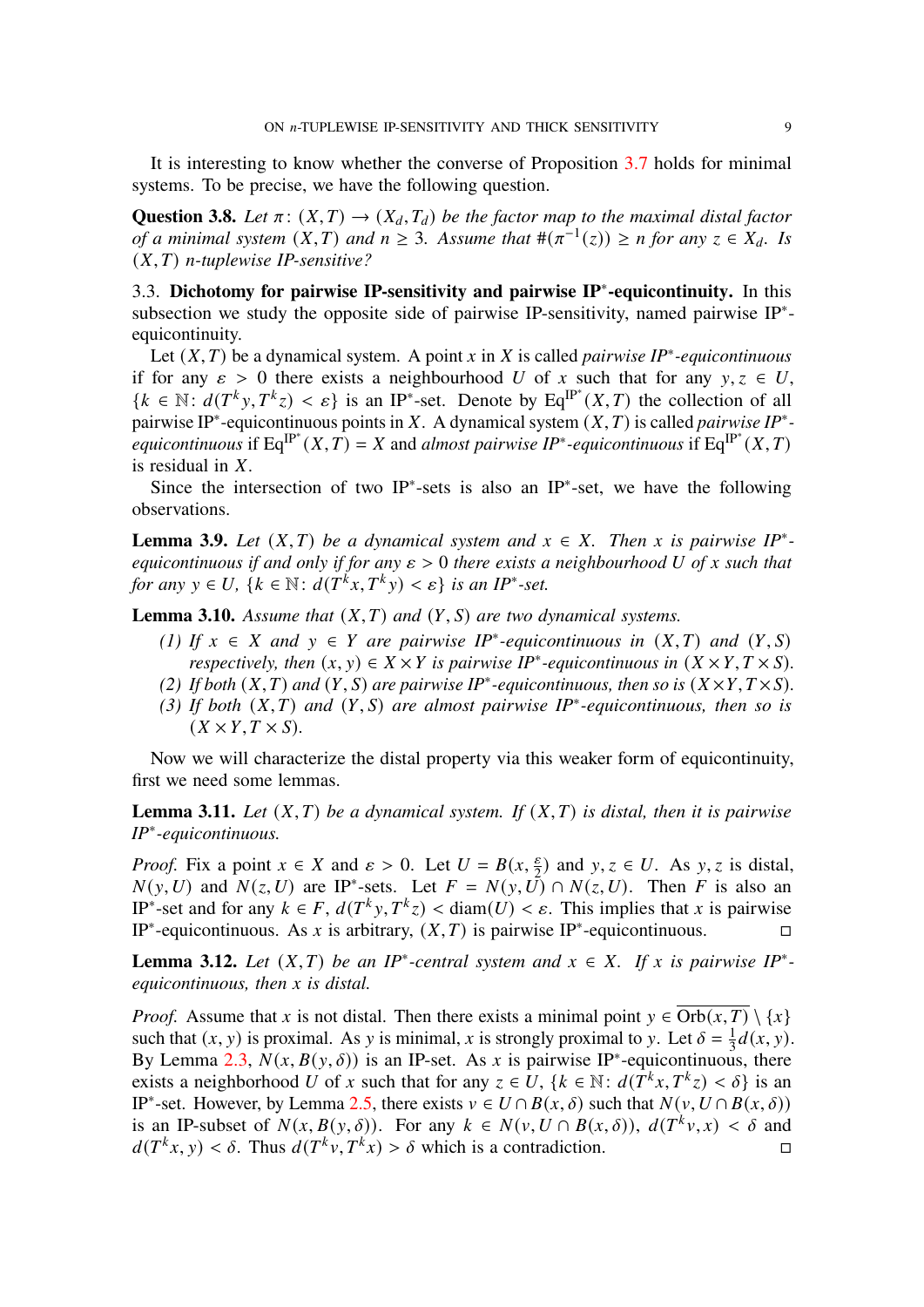Combining the above two lemmas, we have the following interesting result.

**Theorem 3.13.** *An IP*<sup>∗</sup> *-central system is IP*<sup>∗</sup> *-equicontinuous if and only if it is distal.*

As every minimal system is IP<sup>∗</sup> -central, we have the following corollary.

<span id="page-9-1"></span>**Corollary 3.14.** *A minimal system is IP*<sup>∗</sup> *-equicontinuous if and only if it is distal.*

<span id="page-9-2"></span>**Lemma 3.15.** Let  $\pi$ :  $(X,T) \rightarrow (Y,S)$  be a factor map. If  $\pi$  is almost one-to-one and  $(Y, S)$  *is distal, then*  $(X, T)$  *is almost pairwise IP<sup>\*</sup>-equicontinuous.* 

*Proof.* Let  $X_0 = \{x \in X : \pi^{-1}(\pi(x)) = \{x\}\}\)$ . As  $\pi$  is almost one-to-one,  $X_0$  is residual in X. It is sufficient to show that x is pairwise IP<sup>\*</sup>-equicontinuous. Fix  $\varepsilon > 0$ . There exists a neighborhood V of  $\pi(x)$  such that  $\pi^{-1}(V) \subset B(x, \frac{\varepsilon}{2})$ . Pick a neighborhood U of x with  $\pi(U) \subset V$ . For any  $u, v \in U$ ,  $\pi(u), \pi(v) \in V$ . As  $\pi(u)$  and  $\pi(v)$  are distal,

$$
F := \{ k \in \mathbb{N} \colon S^k \pi(u), S^k \pi(v) \in V \}
$$

is an IP<sup>\*</sup>-set. For any  $k \in F$ ,  $T^k u$ ,  $T^k v \in \pi^{-1}(V) \subset B(x, \frac{\varepsilon}{2})$ , and then  $d(T^k u, T^k v) < \varepsilon$ . This implies that x is pairwise IP<sup>\*</sup>-equicontinuous.

We have the following dichotomy result for minimal systems.

<span id="page-9-0"></span>**Theorem 3.16.** Let  $(X, T)$  be a minimal system. Then  $(X, T)$  is either pairwise IP-sensitive *or almost pairwise IP*<sup>∗</sup> *-equicontinuous.*

*Proof.* Let  $\pi$ :  $(X, T) \rightarrow (X_d, T_d)$  be the factor map to its maximal distal factor. If  $\pi$  is almost one-to-one, then by Lemma [3.15](#page-9-2)  $(X, T)$  is almost pairwise IP<sup>\*</sup>-equicontinuous. If  $\pi$  is not almost one-to-one, then by [\[25,](#page-18-4) Theorem C]  $(X, T)$  is pairwise IP-sensitive.  $\Box$ 

<span id="page-9-3"></span>**Corollary 3.17.** *Let*  $(X, T)$  *be a minimal system and*  $\pi$ :  $(X, T) \rightarrow (X_d, T_d)$  *be the factor map to its maximal distal factor. Then the following statements are equivalent:*

- $(1)$   $(X, T)$  *is almost pairwise IP<sup>\*</sup>-equicontinuous*;
- $(2)$   $(X, T)$  *is point-distal and*  $P(X, T)$  *is closed;*

*(3)*  $\pi$  *is almost one-to-one.* 

*Proof.* (1)⇔(3) follows from Theorem [3.16](#page-9-0) and [\[25,](#page-18-4) Theorem C]; (2)⇔(3) follows from [\[23,](#page-18-9) Page 600].

<span id="page-9-4"></span>**Proposition 3.18.** *Let*  $\pi$  :  $(X,T) \rightarrow (Y,S)$  *be a factor map between minimal systems.* 

- *(1)* If  $(X, T)$  is almost pairwise IP<sup>\*</sup>-equicontinuous then so is  $(Y, S)$ .
- *(2)* If  $\pi$  is almost one-to-one, then  $(X, T)$  is almost pairwise IP<sup>\*</sup>-equicontinuous if *and only if so is*  $(Y, S)$ *.*

*Proof.* (1) Note that  $\pi$  is semi-open, as it is a factor map between minimal systems. By Lemma [3.5](#page-6-0) and Theorem [3.16,](#page-9-0)  $(Y, S)$  is almost pairwise IP<sup>\*</sup>-equicontinuous.

(2) Now assume that  $(Y, S)$  is almost pairwise IP<sup>\*</sup>-equicontinuous. Let  $\theta$ :  $(Y, S) \rightarrow$  $(Y_d, S_d)$  be the factor map to its maximal distal factor. By Corollary [3.17](#page-9-3)  $\theta$  is almost one-to-one. As  $\pi$  is almost one-to-one,  $\theta \circ \pi : (X,T) \to (Y_d, S_d)$  is also almost one-to-one. By Lemma [3.15](#page-9-2)  $(X, T)$  is almost pairwise IP<sup>\*</sup>-equicontinuous.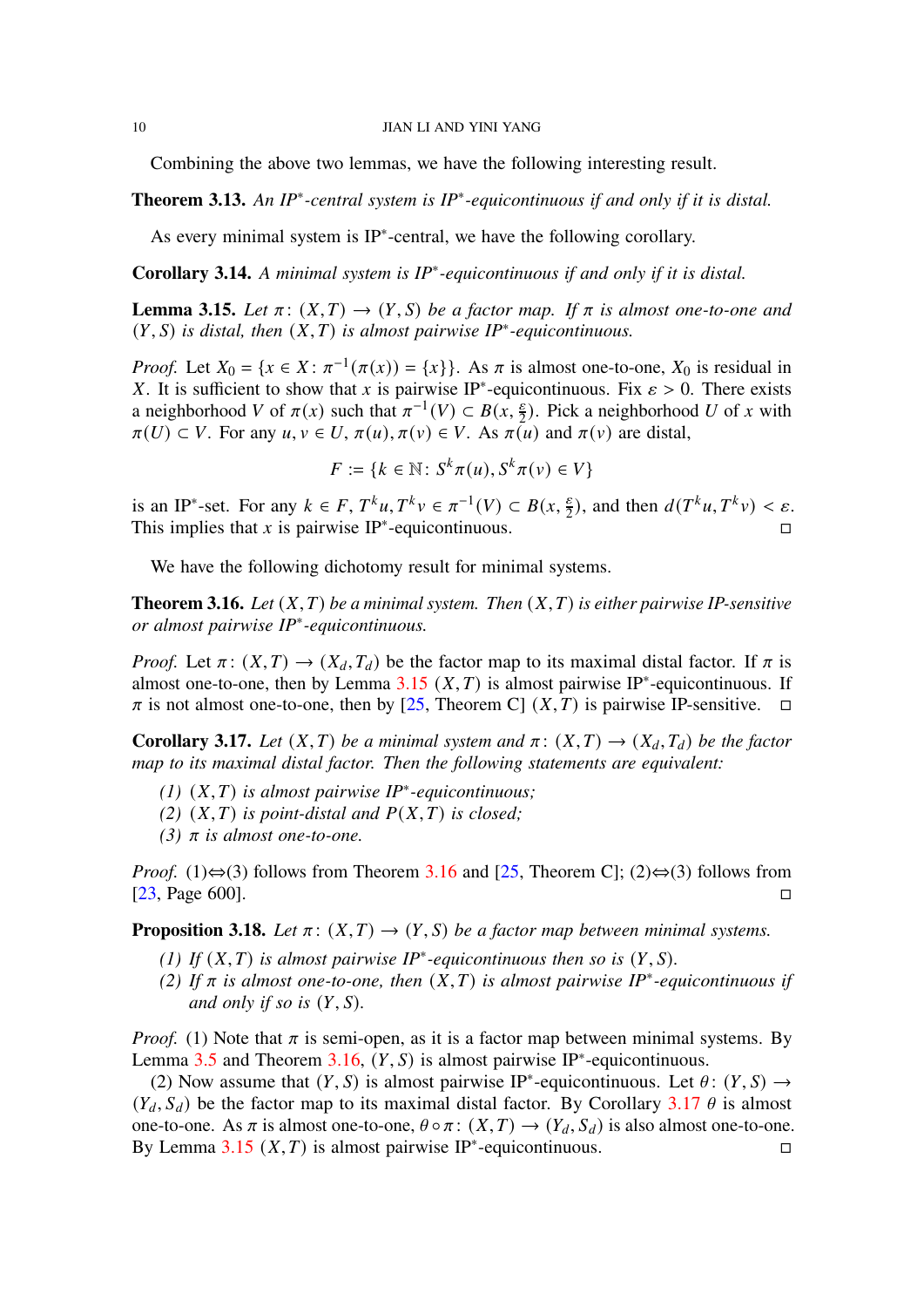3.4. Maximal almost pairwise  $IP^*$ -equicontinuous factor. We know that every dynamical system has a maximal equicontinuous factor. Now we will show that every minimal system  $(X, T)$  admits a maximal almost pairwise IP<sup>\*</sup>-equicontinuous factor.

<span id="page-10-0"></span>**Theorem 3.19.** Each minimal system  $(X, T)$  admits a maximal almost pairwise  $IP^*$ *equicontinuous factor.*

*Proof.* Let  $\psi : (X,T) \to (X_d, T_d)$  be a factor map to its maximal distal factor. Let A consist all the closed  $T \times T$  invariant equivalence relation R on X such that  $(X/R, T_R)$ is an almost one to one extension of  $(X_d, T_d)$ . Since  $R_{\psi} \in \mathcal{A}, \mathcal{A}$  is not empty. Let  $R^* = \bigcap \{ R : R \in \mathcal{A} \}$ , then  $R^*$  is closed  $T \times T$  invariant equivalence relation. Since X is a compact metric space, then there exists a countable  $R_i \in \mathcal{A}$  such that  $R^* = \bigcap_{i=1}^{\infty} R_i$ . Since  $(X/R^*, T_{R^*})$  is an inverse limit of  $(X/R_i, T_{R_i})$  with  $(X/R_i, T_{R_i})$  an almost one to one extension of  $(X_d, T_d)$ , then  $(X/R^*, T_{R^*})$  is an almost one to one extension of  $(X_d, T_d)$ (see[\[23,](#page-18-9) Page 592]),  $R^* \in \mathcal{A}$ . Thus  $(X/R^*, T_{R^*})$  is the maximal almost one to one extension of  $(X_d, T_d)$ . By Proposition [3.18,](#page-9-4)  $(X/R^*, T_{R^*})$  is almost pairwise  $IP^*$ -equicontinuous.



We next show that  $(X/R^*, T_{R^*})$  is the maximal almost pairwise  $IP^*$ -equicontinuous factor of  $(X, T)$ .

Let  $(Z, W)$  be an almost pairwise  $IP^*$  equicontinuous factor of  $(X, T)$ . We are sufficient to show that  $(Z, W)$  is a factor of  $(X/R^*, T_{R^*})$ . Let  $\pi_1 : (X, T) \to (Z, W)$ and  $\theta_1 : (Z, W) \to (Z_d, W_d)$  be factor maps. By Corollary [3.17,](#page-9-3)  $\theta_1$  is almost one to one. Denote  $R_{\pi_3} = R_{\pi_1} \cap R_{\psi}$  and let  $(Y, S) = (X/R_{\pi_3}, T_{R_{\pi_3}})$ . It is clear that we have the following factor maps:  $\gamma_1 : (Y, S) \to (Z, W)$  and  $\gamma_2 : (Y, S) \to (X_d, T_d)$ . If  $\gamma_2$  is almost one to one, then  $(Y, S)$  is a factor of  $(X/R^*, T_{R^*})$  and  $(Z, W)$  is a factor of  $(X/R^*, T_{R^*})$ .

Now we show that  $\gamma_2$  is almost one to one. Since  $\theta_1$  is almost one to one, there exists  $x \in X$  such that  $R_{\theta_1 \circ \pi_1}(x) = R_{\pi_1}(x)$ . It easy to see that

$$
R_{\psi}(x) \subset R_{\phi \circ \psi}(x) = R_{\theta_1 \circ \pi_1}(x) = R_{\pi_1}(x).
$$

Thus  $R_{\gamma_2 \circ \pi_3}(x) = R_{\psi}(x) = R_{\psi}(x) \cap R_{\pi_1}(x) = (R_{\pi_1} \cap R_{\psi})(x) = R_{\pi_3}(x)$ . Therefore  $\gamma_2$  is almost one to one.

We end this section by leaving the following question:

**Question 3.20.** For a minimal system  $(X, T)$ , how to describe the  $T \times T$ -invariant closed *equivalence relation on determined by the maximal almost pairwise IP*<sup>∗</sup> *-equicontinuous factor of*  $(X, T)$ ?

## 4. N-TUPLEWISE THICK SENSITIVITY

Let  $(X, T)$  be a dynamical system and  $n \ge 2$ . We say that  $(X, T)$  is *n*-tuplewise thickly *sensitive* if there exists a constant  $\delta > 0$  with the property that for any opene subset U of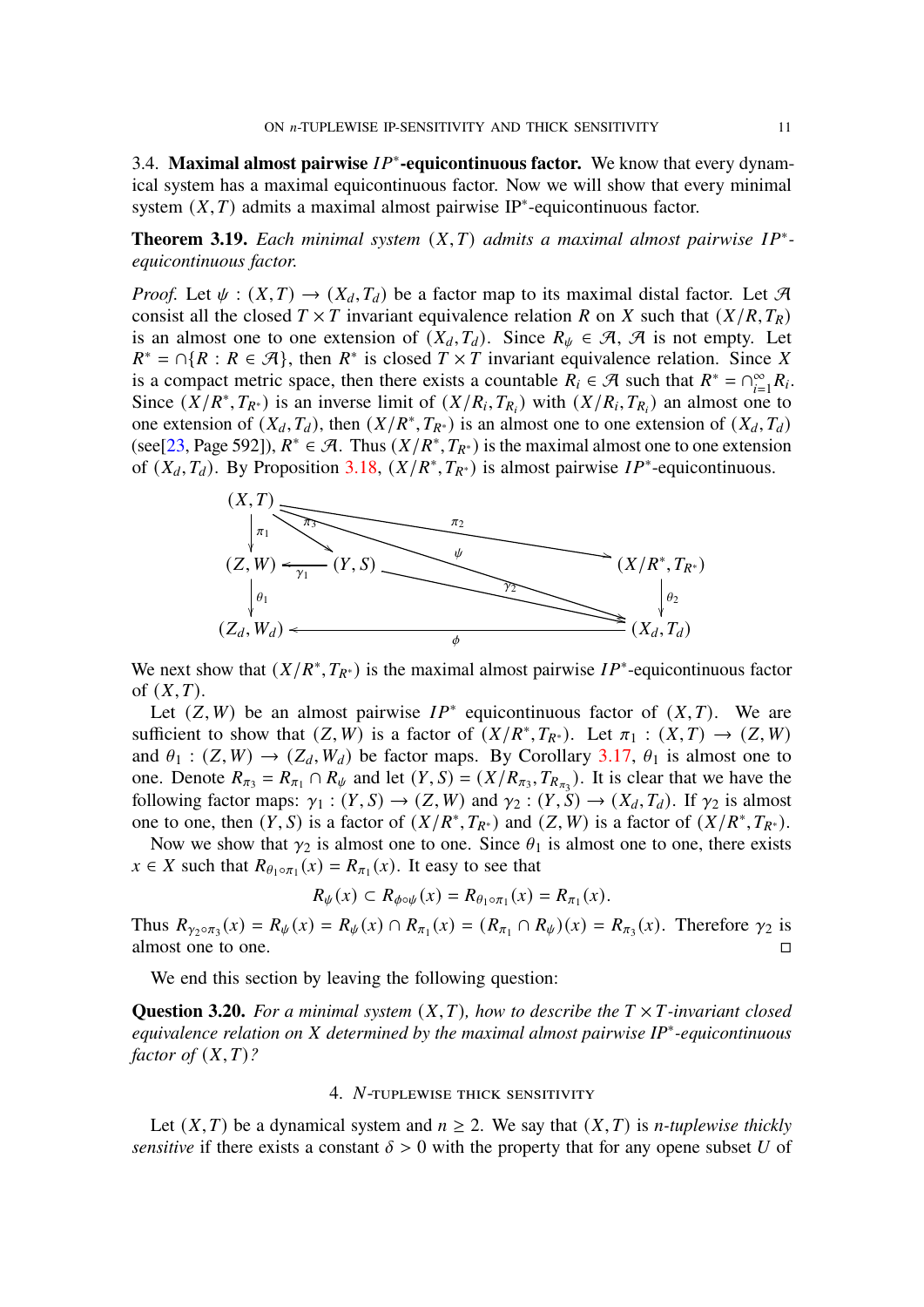X there exist  $x_1, \ldots, x_n \in U$  such that

$$
\left\{k \in \mathbb{N}: \min_{1 \le i < j \le n} d(T^k x_i, T^k x_j) > \delta\right\}
$$

is a thick set. The constant  $\delta$  is called an *n*-tuplewise thickly sensitive constant for  $(X, T)$ . For simplicity, 2-tuplewise thick sensitivity will be called *pairwise thick sensitivity*.

Since each thick set is an IP-set, every *n*-tuplewise thickly sensitive system is also  $n$ -tuplewise IP-sensitive.

4.1. **Properties of** *n***-tuplewise thick sensitivity.** For transitive systems, we have the following characterization for  $n$ -tuplewise thickly sensitivity.

<span id="page-11-1"></span>**Lemma 4.1.** *Let*  $(X, T)$  *be a transitive system and*  $x \in Trans(X, T)$ *. If there exists a* constant  $\delta > 0$  with the property that for every neighborhood U of x there exist  $x_1, \ldots, x_n \in U$  such that

$$
\left\{k \in \mathbb{N}: \min_{1 \le i < j \le n} d(T^k x_i, T^k x_j) > \delta\right\}
$$

*is a thick set, then*  $(X, T)$  *is n-tuplewise thickly sensitive.* 

*Proof.* For any opene subset V of X, there exists  $m \in \mathbb{N}$  such that  $T^m x \in V$ . Pick a neighborhood U of x such that  $T^mU \subset V$ . There exist  $x_1, \ldots, x_n \in U$  such that

$$
\left\{k \in \mathbb{N}: \min_{1 \le i < j \le n} d(T^k x_i, T^k x_j) > \delta\right\}
$$

is thick. Then  $T^m x_i \in V$  for  $i = 1, ..., n$  and

$$
\left\{k \in \mathbb{N}: \min_{1 \le i < j \le n} d(T^k(T^m x_i), T^k(T^m x_j)) > \delta\right\}
$$

is also thick, since a translation of a thick set is also thick. This implies that  $(X, T)$  is  $n$ -tuplewise thickly sensitive.

Now we give some sufficient and necessary conditions for  $n$ -tuplewise thick sensitivity.

<span id="page-11-0"></span>**Proposition 4.2.** Let  $(X, T)$  be a dynamical system and  $n \ge 2$ . Then the following *statements are equivalent:*

- $(1)$   $(X, T)$  *is n-tuplewise thickly sensitive;*
- *(2)* there is a constant  $\delta > 0$  with the property that for each opene subset U of X, *there exist*  $x_1, \ldots, x_n \in U$  and  $y_1, \ldots, y_n \in X$  such that  $(x_1, \ldots, x_n)$  is proximal *to*  $(y_1, \ldots, y_n)$  *in the n-fold product system*  $(X^n, T^{(n)})$  *and*

$$
\liminf_{m \to \infty} \min_{1 \le i < j \le n} d(T^m y_i, T^m y_j) \ge \delta;
$$

*(3)* there is a constant  $\delta > 0$  with the property that for each opene subset U of X, *there exist*  $x_1, \ldots, x_n \in U$  and  $y_1, \ldots, y_n \in X$  such that  $(x_1, \ldots, x_n)$  is proximal to  $(y_1, \ldots, y_n)$  which is a minimal point in the *n*-fold product system  $(X^n, T^{(n)})$  and

$$
\liminf_{m \to \infty} \min_{1 \le i < j \le n} d(T^m y_i, T^m y_j) \ge \delta.
$$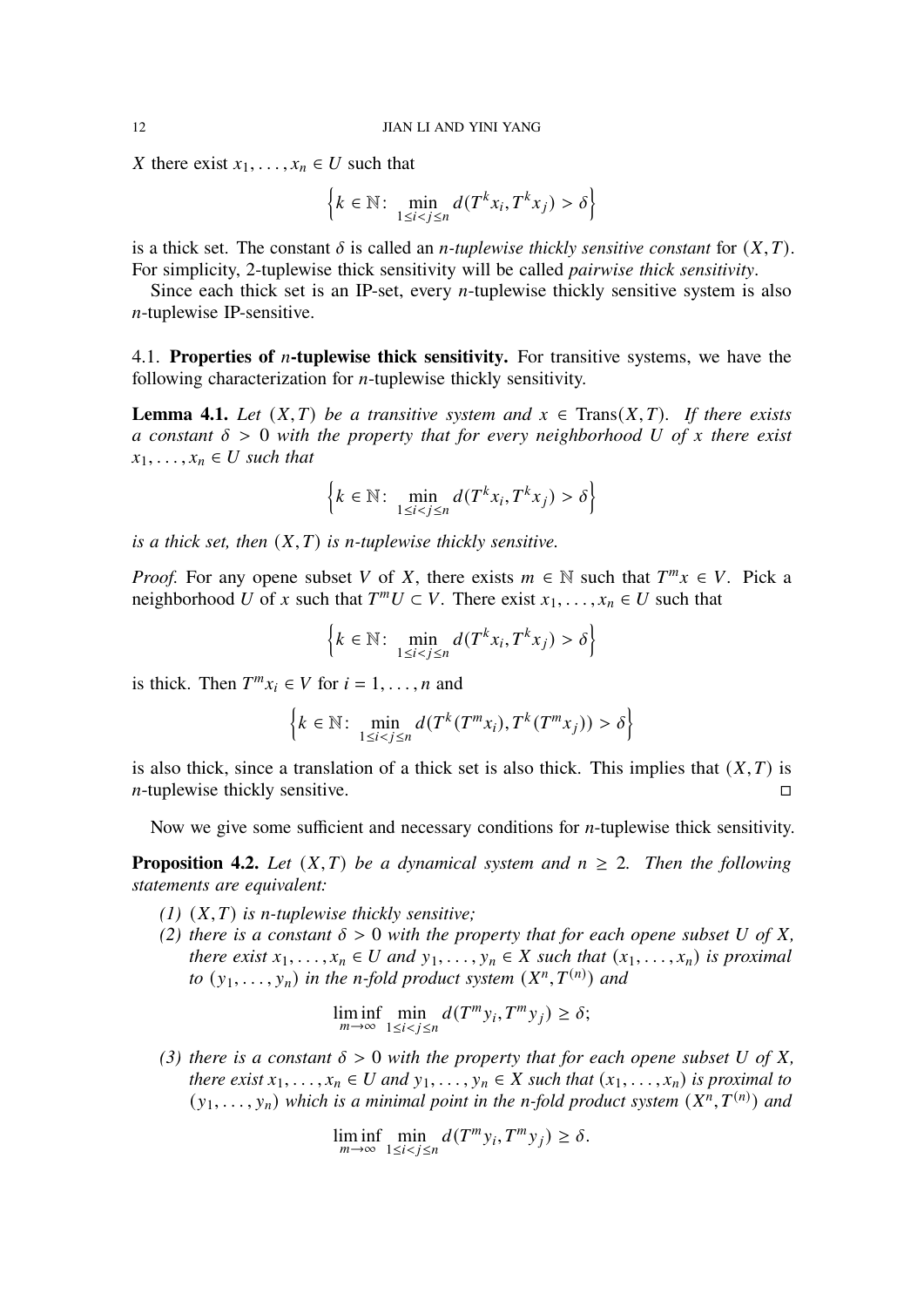*Proof.* (2)  $\Rightarrow$  (1) Let  $\delta$  be the constant with the desired property. Fix an opene subset U of X. There exist  $x_1, \ldots, x_n \in U$  and  $y_1, \ldots, y_n \in X$  such that  $(x_1, \ldots, x_n)$  is proximal to  $(y_1, \ldots, y_n)$  and

$$
\liminf_{m \to \infty} \min_{1 \le i < j \le n} d(T^m y_i, T^m y_j) \ge \delta;
$$

Let  $M = \omega((y_1, y_2, ..., y_n), T^{(n)})$ . Then for any  $(z_1, ..., z_n) \in M$ ,  $\min_{1 \le i < j \le n} d(z_i, z_j) \ge$  $\delta$ . Choose a neighbourhood W of M such that for any ( $z_1$ )  $(1, \ldots, z_n') \in W, \min_{1 \le i < j \le n} d(z_i', z_j')$  $\delta$  $\frac{\delta}{2}$ . For any  $L > 0$ , since M is  $T^{(n)}$ -invariant,  $\bigcap_{i=0}^{L}(T^{(n)})^{-i}W$  is also a neighbourhood of M. Since  $(x_1, \ldots, x_n)$  and  $(y_1, \ldots, y_n)$  are proximal, there exists an  $m \in \mathbb{N}$  such that  $(T^{(n)})^m(x_1, \ldots, x_n) \in \bigcap_{i=0}^L (T^{(n)})^{-i}W$ , that is  $(T^{(n)})^{m+i}(x_1, \ldots, x_n) \in W$ ,  $i = 0, 1, \ldots, L$ . According to the construction of  $W$ ,

$$
\{m,m+1,\ldots,m+L\}\subset\Big\{k\in\mathbb{N}\colon\min_{1\leq i\frac{\delta}{2}\big\}.<="">
$$

Then  $\frac{\delta}{2}$  is an *n*-tuplewise thickly sensitive constant for  $(X, T)$ .

 $(3) \Rightarrow (2)$  is obvious.

(1)  $\Rightarrow$  (3) Assume that  $\delta$  is an *n*-tuplewise thickly sensitive constant for  $(X, T)$ . Fix an opene subset U of X. There exist  $x_1, \ldots, x_n \in U$  such that

$$
F := \left\{ k \in \mathbb{N} : \min_{1 \le i < j \le n} d(T^k x_i, T^k x_j) > \delta \right\}
$$

is a thick set. Then there exists a sequence  ${q_m}_{m=1}^{\infty}$  in N such that

$$
\bigcup_{m=1}^{\infty} (q_m + \{0, 1, \ldots, m\}) \subset F.
$$

Without loss of generality, assume that  $T^{q_m}x_i \to z_i \in X$  as  $m \to \infty$  for  $i = 1, ..., n$ . Then Orb $((z_1, \ldots, z_n), T^{(n)}) \subset \overline{\text{Orb}((x_1, \ldots, x_n), T^{(n)})}$ . By Lemma [2.2,](#page-3-0) there exists a minimal point  $(y_1, y_2, \ldots, y_n) \in \overline{Orb((z_1, \ldots, z_n), T^{(n)})}$  such that  $(x_1, x_2, \ldots, x_n)$  and  $(y_1, y_2, \ldots, y_n)$  are proximal. For any  $p \in \mathbb{N}$ ,  $q_m + p \in F$  for all  $m \ge p$ . So we have

$$
\min_{1 \le i < j \le n} d(T^p z_i, T^p z_j) = \lim_{m \to \infty} \min_{1 \le i < j \le n} d(T^{q_m+p} x_i, T^{q_m+p} x_j) \ge \delta
$$

and then

$$
\inf_{p \in \mathbb{N}} \min_{1 \le i < j \le n} d(T^p y_i, T^p y_j) \ge \min_{1 \le i < j \le n} d(T^p z_i, T^p z_j) \ge \delta.
$$

Furthermore, one has

$$
\liminf_{p \to \infty} \min_{1 \le i < j \le n} d(T^p y_i, T^p y_j) \ge \inf_{p \in \mathbb{N}} \min_{1 \le i < j \le n} d(T^p y_i, T^p y_j) \ge \delta.
$$

This ends the proof.

Now we show a necessary and sufficient condition for a non-trivial weakly mixing system to be *n*-tuplewise thickly sensitive by using Proposition  $4.2$ .

<span id="page-12-0"></span>**Theorem 4.3.** Assume that  $(X, T)$  is a non-trivial weakly mixing system and  $n \geq 2$ . Then  $(X, T)$  *is n-tuplewise thickly sensitive if and only if it has at least n minimal points.*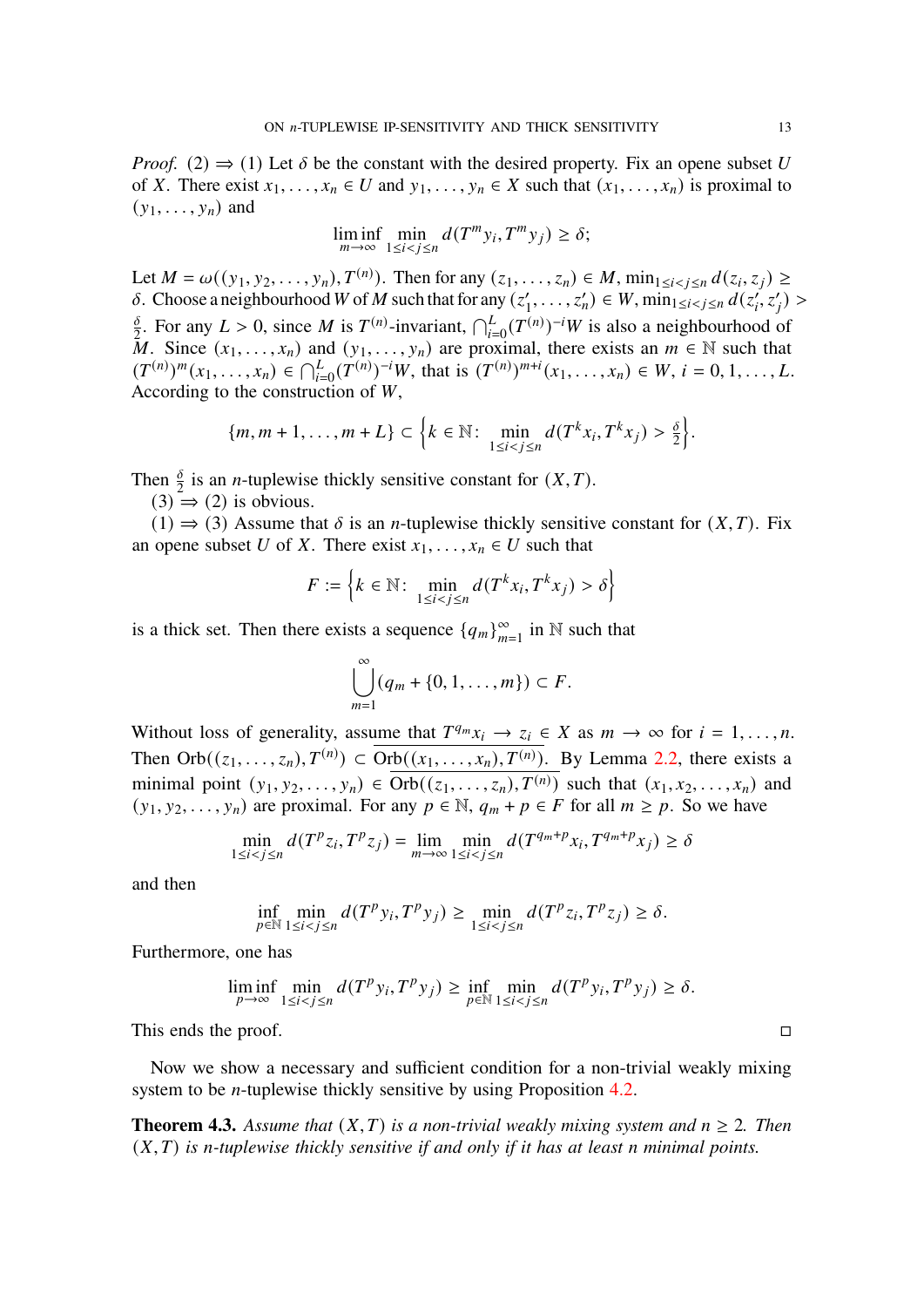*Proof.* ( $\Rightarrow$ ) As  $(X, T)$  is *n*-tuplewise thickly sensitive, by Proposition [4.2](#page-11-0) there exists a minimal point  $(y_1, \ldots, y_n) \in X^{(n)}$  with

$$
\liminf_{m \to \infty} \min_{1 \le i < j \le n} d(T^m y_i, T^m y_j) > 0.
$$

Thus  $y_1, \ldots, y_n$  are pairwise distinct minimal points in X.

( $\Leftarrow$ ) Assume that there exist *n* pairwise distinct minimal points  $z_1, \ldots, z_n$  in X. Let  $Z = \overline{\text{Orb}(z_1, T)} \times \cdots \times \overline{\text{Orb}(z_n, T)}$ . Then Z is  $T^{(n)}$ -invariant and has a dense set of minimal points. Pick a minimal point  $(w_1, \ldots, w_n) \in Z$  with pairwise distinct coordinates and let

$$
\delta = \inf_{k \in \mathbb{N}} \min_{1 \le i < j \le n} d(T^k w_i, T^k w_j).
$$

Then  $\delta > 0$  and for any  $(y_1, \ldots, y_n) \in \overline{\text{Orb}((w_1, \ldots, w_n), T^{(n)})},$ 

$$
\inf_{k \in \mathbb{N}} \min_{1 \le i < j \le n} d(T^k y_i, T^k y_j) = \inf_{k \in \mathbb{N}} \min_{1 \le i < j \le n} d(T^k w_i, T^k w_j) = \delta > 0.
$$

Fix an opene subset U of X. By Lemma [2.1,](#page-3-3)  $(X^n, T^{(n)})$  is weakly mixing. Pick a transitive points  $(x_1, \ldots, x_n) \in U^n$ . By Lemma [2.2,](#page-3-0) there exists a point  $(y_1, \ldots, y_n) \in$  $\overline{\text{Orb}((w_1, \ldots, w_n), T^{(n)})}$  such that  $(x_1, \ldots, x_n)$  is proximal to  $(y_1, \ldots, y_n)$ . By Proposi-tion [4.2,](#page-11-0)  $(X, T)$  is *n*-tuplewise thickly sensitive.

**Corollary 4.4.** *If*  $(X, T)$  *is a non-trivial minimal weakly mixing system, then*  $(X, T)$  *is n*-tuplewise thickly sensitive for any  $n \geq 2$ .

<span id="page-13-2"></span>**Remark 4.5.** For every  $n \ge 2$ , by [\[15,](#page-18-10) Proposition 6.3] there exists a non-trivial strongly mixing system with exact  $n$  minimal points. Then by Theorem [4.3,](#page-12-0) this strongly mixing system is *n*-tuplewise thickly sensitive, but not  $(n + 1)$ -tuplewise thickly sensitive.

<span id="page-13-3"></span>**Remark 4.6.** There exists a non-trivial strongly mixing system  $(X, T)$  with a unique minimal point (see e.g. [\[13,](#page-17-13) Main Theorem] or  $[15,$  Proposition 6.3]). Then by Theorem [4.3,](#page-12-0)  $(X, T)$  is not pairwise thickly sensitive. However, by Theorem [3.2](#page-5-0)  $(X, T)$  is *n*-tuplewise IP-sensitive for all  $n \geq 2$ .

4.2. *N*-tuplewise thick sensitivity among factor maps. Similar to the Lemma [3.5,](#page-6-0)  $n$ -tuplewise thick sensitivity can be also lifted by semi-open factor map. We leave the routine proof to the reader.

<span id="page-13-0"></span>**Lemma 4.7.** *Let*  $\pi$ :  $(X, T) \rightarrow (Y, S)$  *be a factor map and*  $n \ge 2$ *. If*  $(Y, S)$  *is n-tuplewise thickly sensitive and*  $\pi$  *is semi-open, then*  $(X, T)$  *is also n-tuplewise thickly sensitive.* 

The following result shows that  $n$ -tuplewise thick sensitivity is preserved by proximal factor maps, which generalizes the result of [\[25,](#page-18-4) Proposition 5.1].

<span id="page-13-1"></span>**Proposition 4.8.** *Let*  $\pi$ :  $(X, T) \rightarrow (Y, S)$  *be a factor map and*  $n \ge 2$ *. If*  $(X, T)$  *is n*-tuplewise thickly sensitive and  $\pi$  is proximal, then  $(Y, S)$  is also *n*-tuplewise thickly *sensitive.*

*Proof.* We prove this result by contradiction. Assume that  $(Y, S)$  is not *n*-tuplewise thickly sensitive. Then for every  $m \in \mathbb{N}$  there exists an opene subset  $U_m$  of Y such that for any  $y_{1,m}, \ldots, y_{n,m} \in U_m$ 

$$
\left\{k \in \mathbb{N}: \min_{1 \le i < j \le n} d(S^k y_{i,m}, S^k y_{j,m}) < \frac{1}{m}\right\}
$$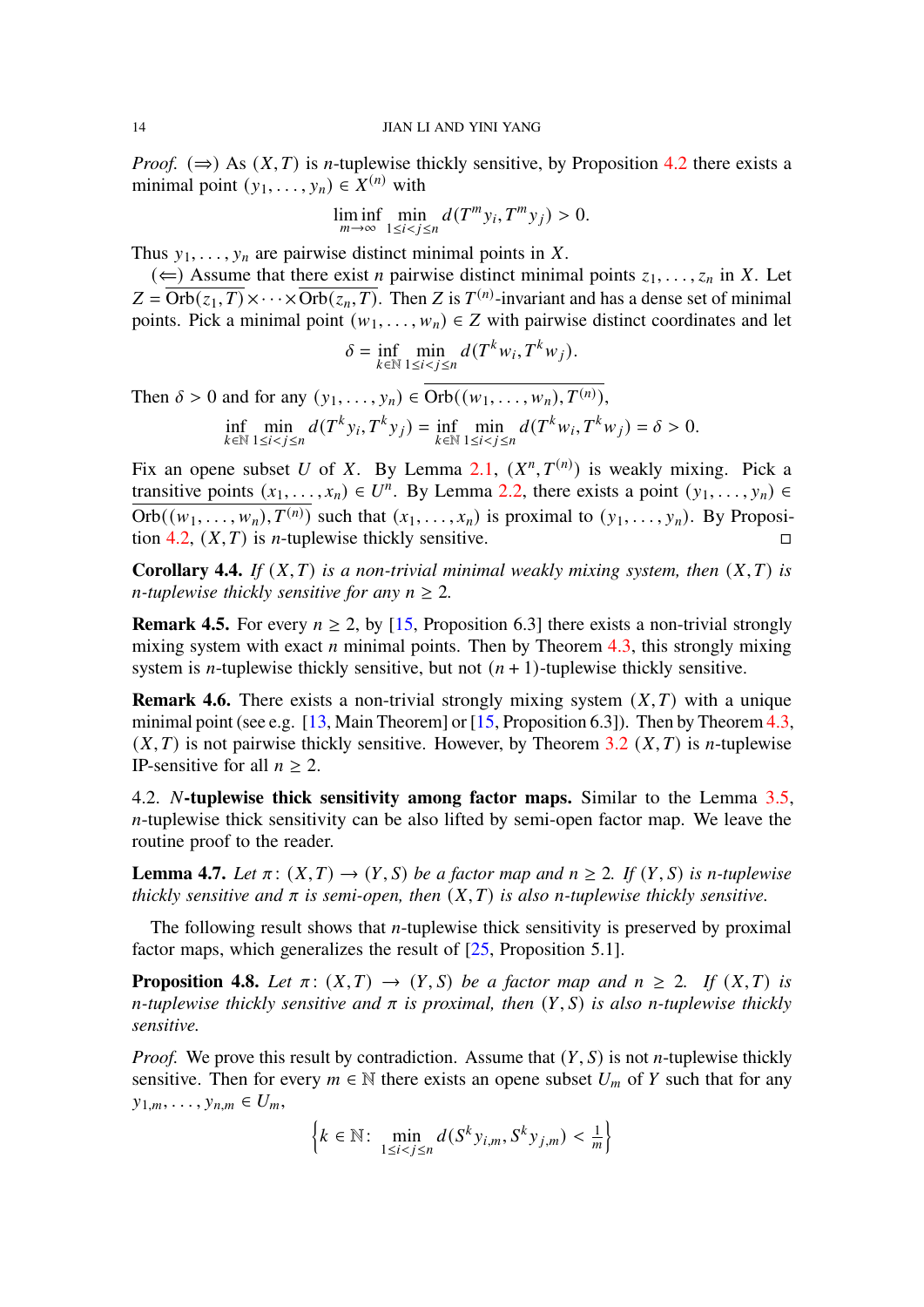is syndetic. Pick an *n*-tuplewise thickly sensitive constant  $\delta$  for  $(X, T)$ . For any  $m \in \mathbb{N}$ , there exist  $x_{1,m}, \ldots, x_{n,m} \in \pi^{-1}(U_m)$  such that

$$
\left\{k \in \mathbb{N}: \min_{1 \le i < j \le n} d(T^k x_{i,m}, T^k x_{j,m}) > \delta\right\}
$$

is thick. Then for each  $m \in \mathbb{N}$ , there exist  $k_m \in \mathbb{N}$  and  $1 \le i_m < j_m \le n$  such that

$$
d(T^{k_m+q}x_{i_m,m},T^{k_m+q}x_{j_m,m})>\delta
$$

for  $q = 0, 1, \ldots, m$  and

$$
d(S^{k_m}(\pi(x_{i_m,m})),S^{k_m}(\pi(x_{j_m,m}))<\frac{1}{m}.
$$

Without loss of generality, assume that  $T^{k_m}x_{i_m,m} \to x_{i_0}$  and  $T^{k_m}x_{j_m,m} \to x_{j_0}$  as  $m \to \infty$ . Then

$$
d(\pi(x_{i_0}), \pi(x_{j_0})) = \lim_{m \to \infty} d(S^{k_m}(\pi(x_{i_m,m})), S^{k_m}(\pi(x_{j_m,m})) = 0,
$$

that is  $\pi(x_{i_0}) = \pi(x_{j_0})$ . For any  $q \ge 0$ , one has

$$
d(T^{q}x_{i_0}, T^{q}x_{j_0}) = \lim_{m \to \infty} d(T^{k_m + q}x_{i_m, m}, T^{k_m + q}x_{j_m, m}) \ge \delta,
$$

which contradicts to the proximality of  $\pi$ .

Since every factor between minimal systems are semi-open, according to Lemma [4.7](#page-13-0) and Proposition [4.8](#page-13-1) we have the following corollary.

<span id="page-14-0"></span>**Corollary 4.9.** *Let*  $\pi$ :  $(X, T) \rightarrow (Y, S)$  *be a factor map between minimal systems. Assume that*  $\pi$  *is proximal and*  $n \geq 2$ *. Then*  $(X, T)$  *is n-tuplewise thickly sensitive if and only if so*  $is$   $(Y, S)$ *.* 

It is shown in [\[25,](#page-18-4) Theorem D] that a minimal system  $(X, T)$  is pairwise thickly sensitive if and only if  $\pi$  is not proximal, where  $\pi$ :  $(X, T) \rightarrow (X_d, T_d)$  be the factor map to its maximal distal factor. It is easy to see that for a factor map  $\pi: (X, T) \to (X_d, T_d)$ between minimal systems, it is not proximal if and only if for any  $y \in Y$  there exist distinct  $x_1, x_2 \in \pi^{-1}(y)$  such that  $(x_1, x_2)$  is a minimal point in  $(X^2, T^{(2)})$ . Now we generalizes the necessary condition of the above result to  $n$ -tuplewise thick sensitivity for systems which are not necessary to be minimal.

<span id="page-14-1"></span>**Proposition 4.10.** *Let*  $(X, T)$  *be a dynamical system and*  $\pi : (X, T) \rightarrow (X_d, T_d)$  *be the factor map to its maximal distal factor. Assume that*  $n \geq 2$ . If  $(X, T)$  *is n-tuplewise thickly sensitive then there exists*  $z \in X_d$  and pairwise distinct  $z_1, \ldots, z_n \in \pi^{-1}(z)$  such *that*  $(z_1, \ldots, z_n)$  *is a minimal point in*  $(X^n, T^{(n)})$ *.* 

*Proof.* For each  $k \in \mathbb{N}$ , there is  $\tau_k > 0$  such that if  $w_1, w_2 \in X$  with  $d(w_1, w_2) < 2\tau_k$ then  $d(\pi(w_1), \pi(w_2)) < \frac{1}{k}$ . Pick  $x \in X$  and put  $U_k = B(x, \tau_k)$ . By the assumption  $(X, T)$ is *n*-tuplewise thickly sensitive, by Proposition [4.2](#page-11-0) there are  $(x_1^k)$  $(x_1^k, ..., x_n^k) \in (U_k)^n$  and  $(y_1^k)$  $x_1^k, \ldots, y_n^k) \in X^n$  with  $(x_1^k)$  $x_1^k, \ldots, x_n^k$ ) proximal to  $(y_1^k)$  $\frac{k}{1}, \ldots, \frac{k}{n}$  and

$$
\inf_{m\in\mathbb{N}}\min_{1\leq i
$$

Without loss of generality we assume that  $y_i^k \rightarrow y_i$ ,  $i = 1, 2, \dots, n$ , when  $k \rightarrow \infty$ . It is clear that  $d(T^m y_i, T^m y_j) \ge \delta$ ,  $1 \le i \ne j \le n$ , for each  $m \in \mathbb{N}$ . Now we show that  $\pi(y_i) = \pi(y_j)$ , for  $1 \le i \ne j \le n$ . Since  $x_1^k$ .  $x_1^k, \ldots, x_n^k \in U_k, d(\pi(x_i^k))$  $\pi^{(k)}$ ,  $\pi(x_i^k)$  $\binom{k}{i}$ ) <  $\frac{1}{k}$ .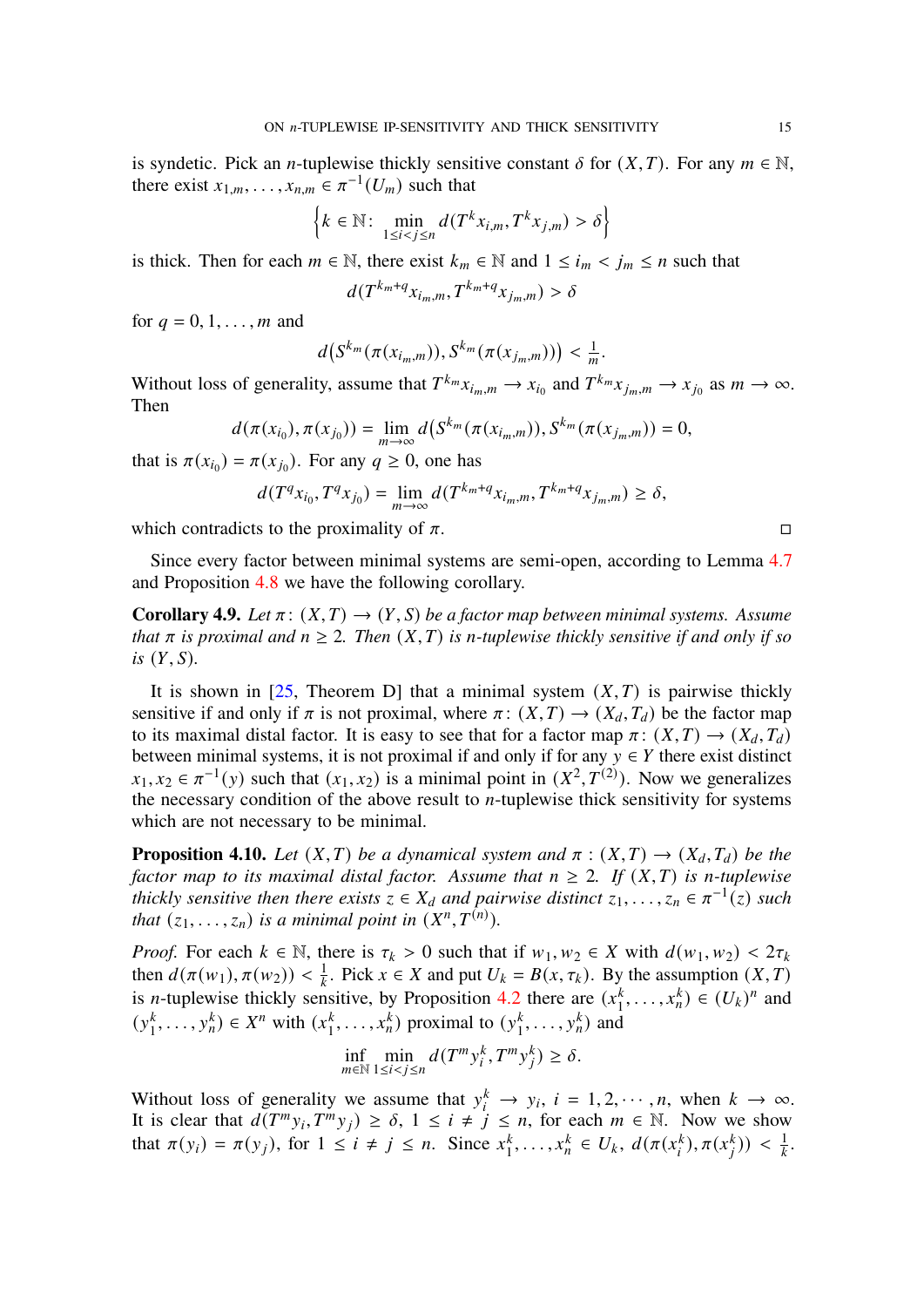Since  $(x_1^k)$  $x_1^k, \dots, x_n^k$ ) is proximal to  $(y_1^k)$  $x_1^k, \ldots, y_n^k$  and  $X_d$  is a distal system,  $\pi(x_i^k)$  $\binom{k}{i} = \pi(y_i^k)$  $\binom{k}{i}$ . Thus  $d(\pi(y_i^k))$  $\binom{k}{i}, \pi(y_i^k)$  $\pi_k^{(k)}$ ) <  $\frac{1}{k}$ ,  $d(\pi(y_i), \pi(y_j)) = 0$  and  $\pi(y_i) = \pi(y_j)$ . Choose a minimal point  $(z_1, \ldots, z_n) \in \overline{Orb((y_1, \ldots, y_n), T^{(n)})} \subset R_n^{\pi}$ . Then there exists  $z \in X_d$  such that  $z_1, \ldots, z_n \in \pi^{-1}$  $(z).$ 

It is interesting to know whether the converse of Proposition [4.10](#page-14-1) holds for minimal systems. To be precise, we have the following question.

**Question 4.11.** *Let*  $\pi$  :  $(X, T) \rightarrow (X_d, T_d)$  *be the factor map to the maximal distal factor of a minimal system*  $(X, T)$  *and*  $n \geq 3$ *. Assume that for every*  $z \in X_d$  *there exist pairwise* distinct  $x_1, \ldots, x_n \in \pi^{-1}(z)$  such that  $(x_1, \ldots, x_n)$  is a minimal point in  $(X^n, T^{(n)})$ . Is  $(X, T)$  *n*-tuplewise thickly sensitive?

4.3. **Dichotomy for pairwise thick sensitivity and pairwise syndetic equicontinuity.** In this subsection we study the opposite side of pairwise thick sensitivity, named pairwise syndetic equicontinuity.

Let  $(X, T)$  be a dynamical system. A point  $x \in X$  is called *pairwise syndetically equicontinuous* if for any  $\varepsilon > 0$  there exists a neighborhood U of x such that for any y,  $z \in U$ ,  $\{k \in \mathbb{N} : d(T^k y, T^k z) < \varepsilon\}$  is a syndetic set. If each point  $x \in X$  is pairwise syndetically equicontinuous, then we say that  $(X, T)$  is pairwise syndetically equicontinuous.

As each IP<sup>∗</sup> -set is syndetic, every pairwise IP<sup>∗</sup> -equicontinuous system is also pairwise syndetically equicontinuous. In particular, by Lemma [3.11](#page-8-0) every distal system is pairwise syndetically equicontinuous.

Denote by  $Eq<sup>syn</sup>(X, T)$  the collection of all pairwise syndetically equicontinuous points in  $X$ . A dynamical system  $(X, T)$  is called *almost pairwise syndetically equicontinuous* if  $Eq<sup>syn</sup>(X, T)$  is residual in X.

In the following we will show the dichotomy result, since the collections of syndetic sets and thick sets are translation invariant, we use the standard techniques.

<span id="page-15-1"></span>**Lemma 4.12.** Let  $(X, T)$  be a dynamical system. Then  $Eq^{syn}(X, T)$  is a  $G_{\delta}$  subset of X  $and T^{-1}(\text{Eq}^{\text{syn}}(X,T)) \subset \text{Eq}^{\text{syn}}(X,T).$ 

*Proof.* For each  $m \in \mathbb{N}$ , denote by Eq<sub>m</sub><sup>syn</sup>(X,T) the collection of all points x in X with the property that there exists a  $\delta > 0$  such that for any  $y, z \in B(x, \delta)$ ,  $\{k \in B(x, \delta)\}$  $\mathbb{N}: d(T^k y, T^k z) < \frac{1}{m}$  is a syndetic set. Clearly, Eq<sub>m</sub>  $(X, T)$  is an open subset of X. As every syndetic system is translation invariant,  $T^{-1}(\text{Eq}_m^{syn}(X,T)) \subset \text{Eq}_m^{syn}(X,T)$ ). Then Eq<sup>syn</sup>(X,T) is a  $G_{\delta}$  subset of X and  $T^{-1}(\text{Eq}^{syn}(X,T)) \subset \text{Eq}^{syn}(X,T)$ , because Eq<sup>syn</sup>(X, T) =  $\bigcap_{m=1}^{\infty}$  Eq<sub>syn</sub>  $\sum_{m}^{syn}(X,T).$ 

We have the following dichotomy result for transitive systems.

<span id="page-15-0"></span>**Theorem 4.13.** Let  $(X, T)$  be a transitive system. Then  $(X, T)$  is either pairwise thickly *sensitive or almost pairwise syndetically equicontinuous.*

*Proof.* First assume that Eq<sup>syn</sup>(*X,T*) is not empty. For each  $m \in \mathbb{N}$ , let Eq<sub>m</sub><sup>syn</sup>(*X,T*) as in the proof of Lemma [4.12.](#page-15-1) As  $Eq^{syn}(X,T)$  is not empty,  $Eq^{syn}_m(X,T)$  an opened subset of X. For any transitive point  $x \in X$ , there is  $k \in \mathbb{N}$  such that  $T^k x \in Eq_m^{syn}(X,T)$ . Since  $T^{-1}(\text{Eq}_m^{syn}(X,T)) \subset \text{Eq}_m^{syn}(X,T)$ ,  $x \in \text{Eq}_m^{syn}(X,T)$ . By the arbitrariness of m,  $x \in Eq^{syn}(X, T)$ . This shows that Trans $(X, T) \subset Eq^{syn}(X, T)$ . Therefore,  $(X, T)$  is almost pairwise syndetically equicontinuous.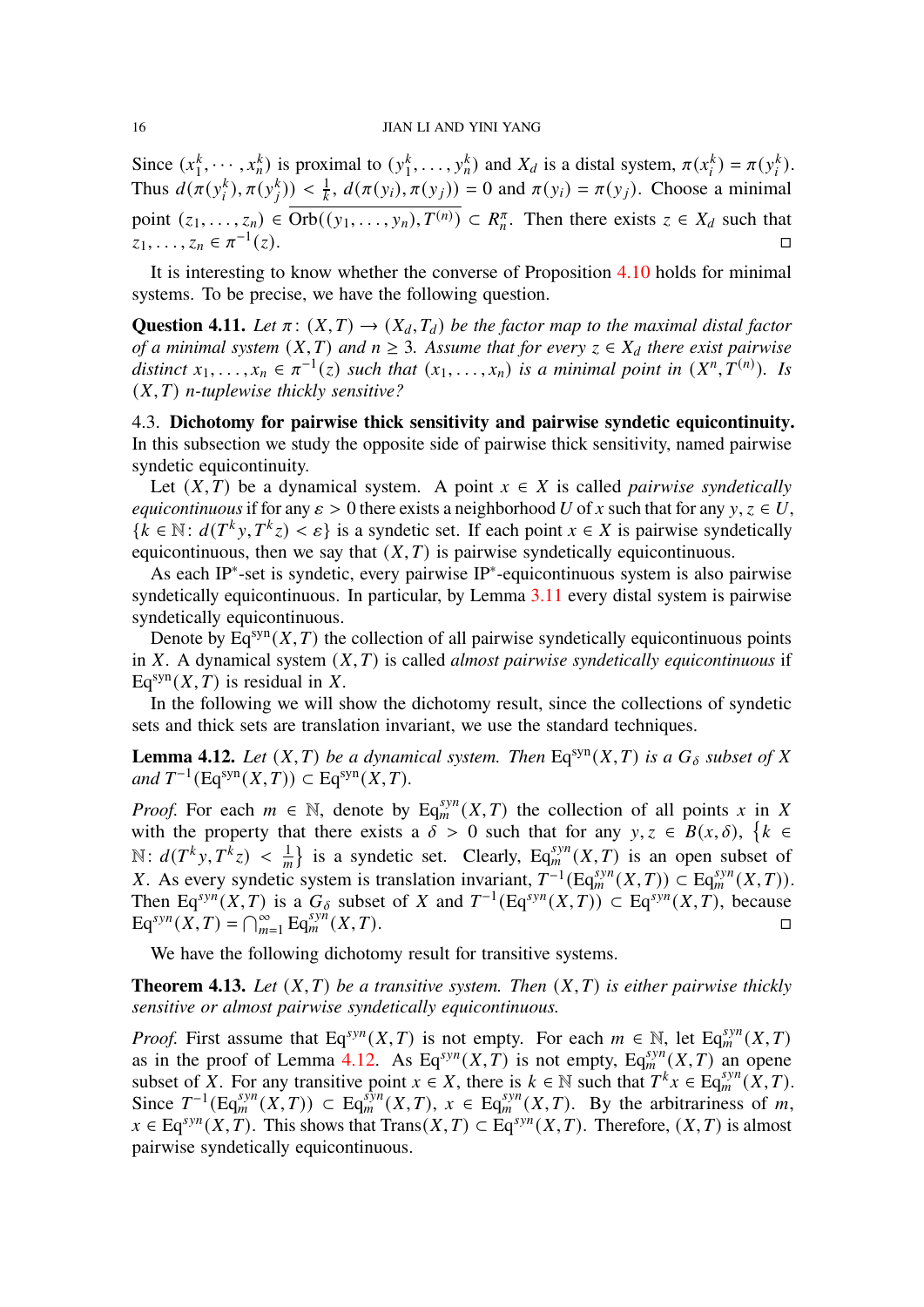Now assume that Eq<sup>syn</sup>(X, T) is empty. Fix a transitive point  $x \in X$ . As x is not pairwise syndetic equicontinuous, there exists a  $\delta > 0$  with the property that for any neighborhood U of x there exist  $y, z \in U$  such that  $\{k \in \mathbb{N} : d(T^k y, T^k z) > \delta\}$  is a thick set. Then by Lemma [4.1](#page-11-1)  $(X, T)$  is pairwise thickly sensitive.

For a minimal system  $(X, T)$ , we have Trans $(X, T) = X$ . By the proof of Theorem [4.13,](#page-15-0) in this case if Eq<sup>syn</sup>(X,T) is not empty then Eq<sup>syn</sup>(X,T) = X. So we have the following corollary.

<span id="page-16-0"></span>**Corollary 4.14.** Let  $(X, T)$  be a minimal system. Then  $(X, T)$  is either pairwise thickly *sensitive or pairwise syndetically equicontinuous.*

Combining [\[25,](#page-18-4) Theorem D] and Corollary [4.14,](#page-16-0) we have the following result.

<span id="page-16-2"></span>**Corollary 4.15.** *Let*  $(X, T)$  *be a minimal system and*  $\pi$ :  $(X, T) \rightarrow (X_d, T_d)$  *be the factor map to its maximal distal factor. Then the following statements are equivalent:*

- $(1)$   $(X, T)$  *is pairwise syndetically equicontinuous;*
- *(2)*  $\pi$  *is proximal*;
- $(3)$   $P(X, T)$  *is closed.*

Combining Lemma [4.7,](#page-13-0) Corollaries [4.9](#page-14-0) and [4.14,](#page-16-0) we have the following result.

**Corollary 4.16.** *Let*  $\pi$ :  $(X,T) \rightarrow (Y,S)$  *be a factor map between minimal systems.* 

- *(1)* If  $(X, T)$  is pairwise syndetically equicontinuous then so is  $(Y, S)$ .
- (2) If  $\pi$  is proximal, then  $(X, T)$  is pairwise syndetically equicontinuous if and only if *so is*  $(Y, S)$ *.*

4.4. **Maximal almost pairwise syndetic-equicontinuous factor.** Similar to Theorem[3.19,](#page-10-0) we will show that every minimal system  $(X, T)$  admits a maximal pairwise syndetic equicontinuous factor.

<span id="page-16-1"></span>**Theorem 4.17.** *Every minimal system*  $(X, T)$  *admits a maximal pairwise syndetically equicontinuous factor.*

*Proof.* Let  $\psi : (X,T) \to (X_d, T_d)$  be a factor map to its maximal distal factor. Let  $\mathcal{A}$ consist all the closed  $T \times T$  invariant equivalence relation R on X such that  $(X/R, T_R)$  is a proximal extension of  $(X_d, T_d)$ . Since  $R_{\psi} \in \mathcal{A}, \mathcal{A}$  is not empty. Let  $R^* = \bigcap \{R : R \in \mathcal{A}\}\$ , then  $R^*$  is closed  $T \times T$  invariant equivalence relation. Since X is a compact metric space, then there exists a countable  $R_i \in \mathcal{A}$  such that  $R^* = \bigcap_{i=1}^{\infty} R_i$ . Since  $(X/R^*, T_{R^*})$  is an inverse limit of  $(X/R_i, T_{R_i})$  with  $(X/R_i, T_{R_i})$  a proximal extension of  $(X_d, T_d)$ , then  $(X/R^*, T_{R^*})$ is a proximal extension of  $(X_d, T_d)$ ,  $R^* \in \mathcal{A}$  (see[\[23,](#page-18-9) Page 416]). Thus  $(X/R^*, T_{R^*})$  is the maximal proximal extension of  $(X_d, T_d)$ . By Corollary [4.15,](#page-16-2)  $(X/R^*, T_{R^*})$  is pairwise syndetically equicontinuous.

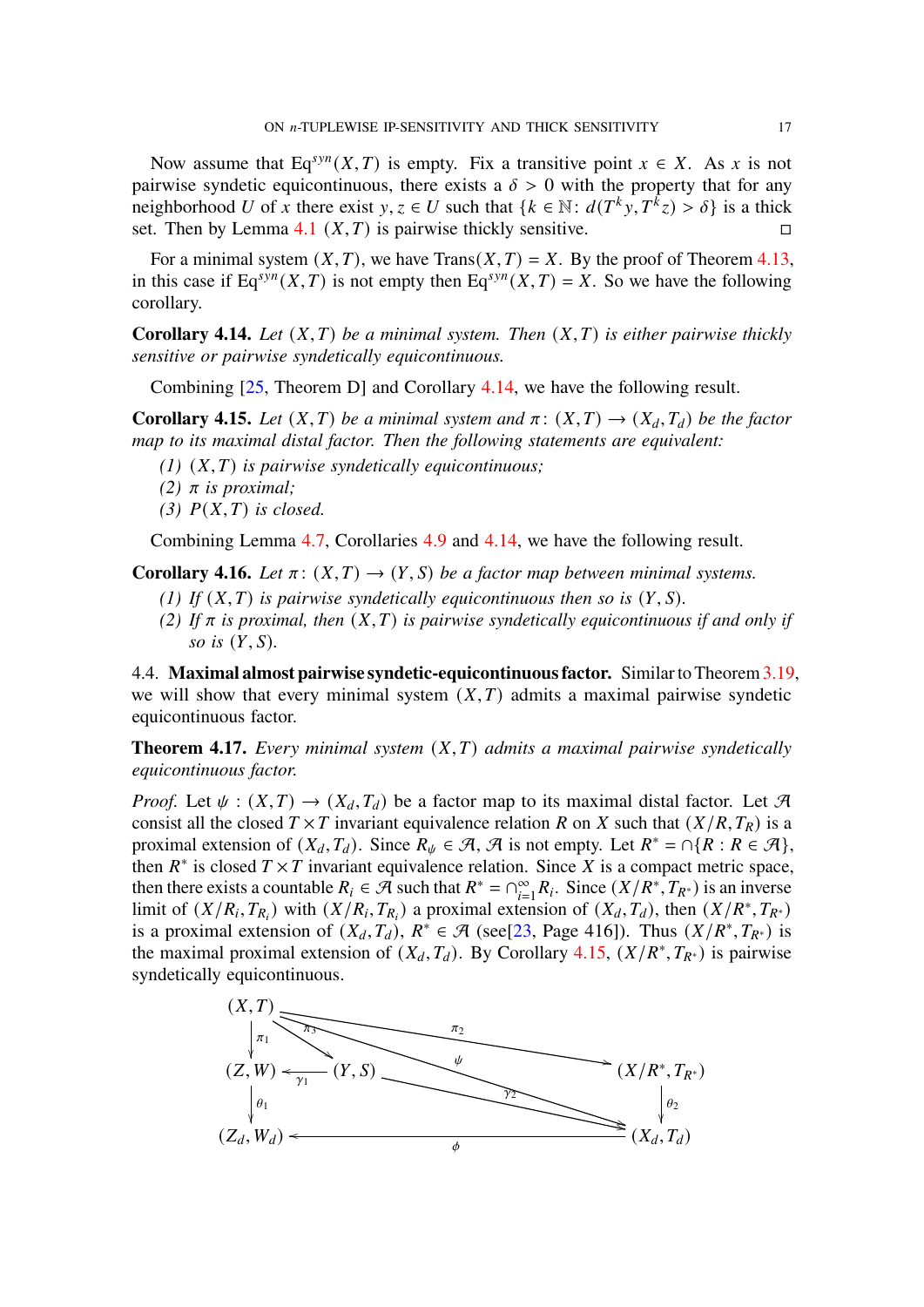We next show that  $(X/R^*, T_{R^*})$  is the maximal pairwise syndetically equicontinuous factor of  $(X, T)$ .

Let  $(Z, W)$  be a pairwise syndetically equicontinuous factor of  $(X, T)$ . We are sufficient to show that  $(Z, W)$  is a factor of  $(X/R^*, T_{R^*})$ . Let  $\pi_1 : (X, T) \to (Z, W)$  and  $\theta_1$  :  $(Z, W) \rightarrow (Z_d, W_d)$  be factor maps. By Corollary [4.15,](#page-16-2)  $\theta_1$  is proximal. Denote  $R_{\pi_3} = R_{\pi_1} \cap R_{\psi}$  and let  $(Y, S) = (X/R_{\pi_3}, T_{R_{\pi_3}})$ . It is clear that we have the following factor maps:  $\gamma_1 : (Y, S) \to (Z, W)$  and  $\gamma_2 : (Y, S) \to (X_d, T_d)$ . If  $\gamma_2$  is proximal, then  $(Y, S)$  is a factor of  $(X/R^*, T_{R^*})$  and  $(Z, W)$  is a factor of  $(X/R^*, T_{R^*})$ .

Now we show that  $\gamma_2$  is proximal. Suppose not, there exists  $(y_1, y_2) \in R_{\gamma_2} \setminus \Delta(Y)$  such that  $(y_1, y_2)$  is a distal pair. Without loss of generality, we can assume that  $(y_1, y_2)$  is a minimal point. Since  $R_{\pi_3} = R_{\pi_1} \cap R_{\psi}$  and  $(Y, S) = (X/R_{\pi_3}, T_{R_{\pi_3}}), \gamma_1(y_1) \neq \gamma_1(y_2)$ . It is clear that  $(\theta_1\gamma_1(y_1), \theta_1\gamma_1(y_2)) = (\phi\gamma_2(y_1), \phi\gamma_2(y_2))$  and thus  $\theta_1\gamma_1(y_1) = \theta_1\gamma_1(y_2)$ . However  $(\gamma_1(y_1), \gamma_1(y_2))$  is a minimal point which contradict to  $\theta_1$  a proximal extension. Therefore  $\gamma_2$  is proximal.

We end this section by having the following question:

**Question 4.18.** For a minimal system  $(X, T)$ , how to describe the  $T \times T$ -invariant closed *equivalence relation on determined by the maximal pairwise syndetically equicontinuous factor of*  $(X, T)$ ?

**Acknowledgments.** The authors were supported by NNSF of China (11771264, 11871188) and NSF of Guangdong Province (2018B030306024). The authors would like to thank the referees for the careful reading and helpful suggestions.

# **REFERENCES**

- <span id="page-17-3"></span>[1] E. Akin, *Recurrence in topological dynamics, Furstenberg families and Ellis actions*, The University Series in Mathematics. Plenum Press, New York, 1997.
- <span id="page-17-10"></span>[2] J. Auslander, *On the proximal relation in topological dynamics*, Proc. Amer. Math. Soc. **11** (1960), 890–895.
- <span id="page-17-8"></span>[3] J. Auslander, *Minimal flows and their extensions*, North-Holland Mathematics Studies, 153. Mathematical Notes, 122. North-Holland Publishing Co., Amsterdam, 1988.
- <span id="page-17-0"></span>[4] J. Auslander and J. A. Yorke, *Interval maps, factors of maps, and chaos*, Tôhoku Math. J. (2) **32** (1980), 177–188.
- <span id="page-17-6"></span>[5] L. Auslander, L. Green and F. Hahn, *Flows on homogeneous spaces*, Annals of Mathematics Studies, No. 53 Princeton University Press, Princeton, N.J. 1963.
- <span id="page-17-2"></span>[6] J. Clay, *Variations on equicontinuity*, Duke Math. J. **30** (1963), 423–431.
- <span id="page-17-12"></span>[7] J. Clay, *Proximity relations in transformation groups*, Trans. Amer. Math. Soc. **108** (1963), 88–96.
- <span id="page-17-11"></span>[8] R. Ellis and W. H. Gottschalk, *Homomorphisms of transformation groups*, Trans. Amer. Math. Soc. **94** (1960), 258–271.
- <span id="page-17-1"></span>[9] S. Fomin, *On dynamical systems with a purely point spectrum (in Russian)*, Dokl. Akad. Nauk SSSR (N.S.) **77** (1951), 29–32.
- <span id="page-17-7"></span>[10] H. Furstenberg, *Strict ergodicity and transformation of the torus*, Amer. J. Math. **83** (1961), 573–601.
- <span id="page-17-9"></span>[11] H. Furstenberg, *Disjointness in ergodic theory, minimal sets, and a problem in Diophantine approximation*, Math. Syst. Theory **1** (1967), 1–49.
- <span id="page-17-4"></span>[12] H. Furstenberg, *Recurrence in ergodic theory and combinatorial number theory*, M. B. Porter Lectures. Princeton University Press, Princeton, N.J., 1981.
- <span id="page-17-13"></span>[13] W. He and Z. Zhou, *A topologically mixing system whose measure center is a singleton*, Acta Math. Sinica (Chin. Ser.) **45** (2002), 929–934.
- <span id="page-17-5"></span>[14] W. Huang, S. Kolyada and G. Zhang, *Analogues of Auslander-Yorke theorems for multi-sensitivity*, Ergodic Theory Dynam. Systems **38** (2018), 651–665.